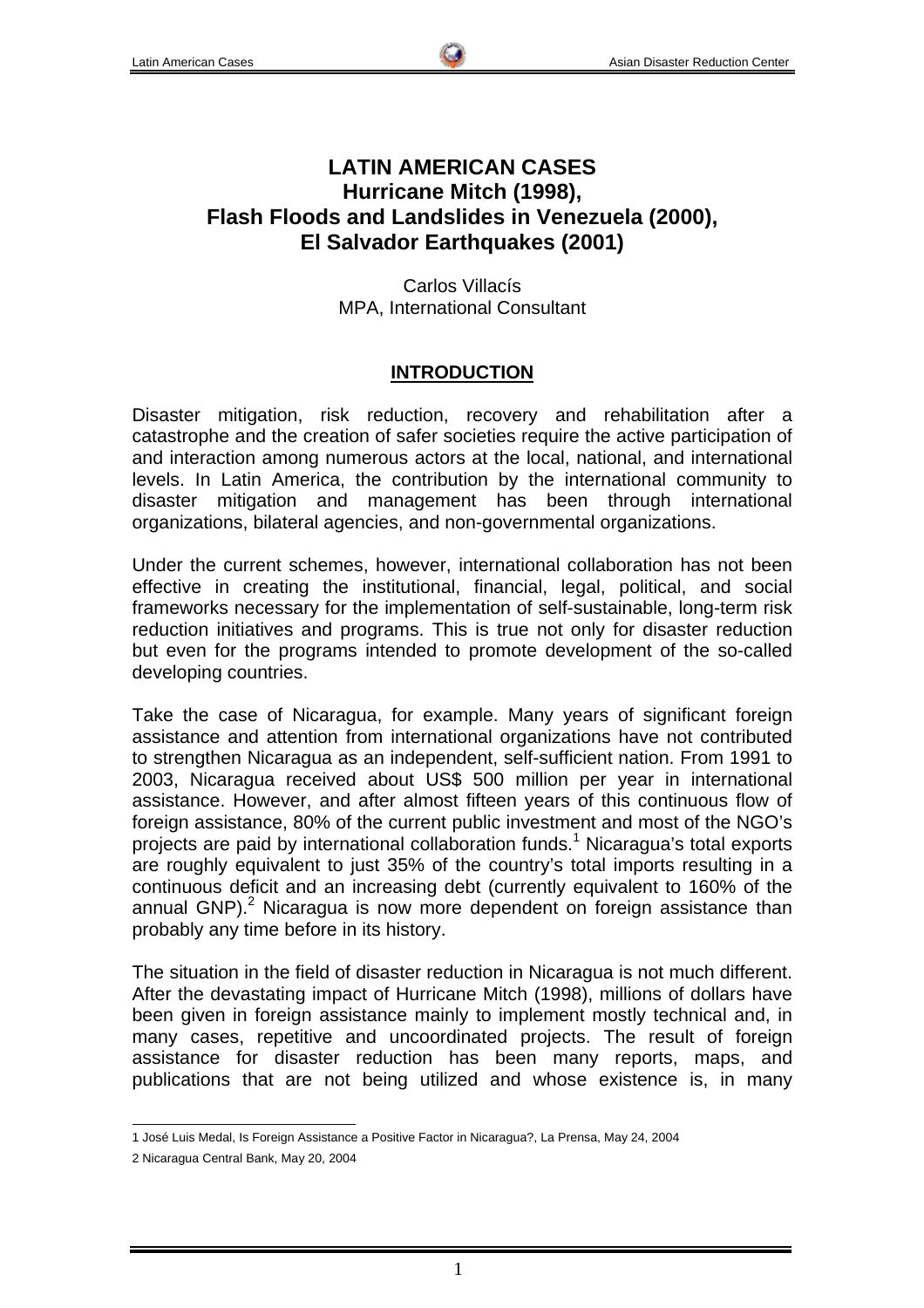instances, completely ignored. Very few technical studies have actually been implemented in practice and there is no practical way to determine whether Nicaragua's risk of natural disasters is higher or lower than five years ago. Similar to the country's economy, Nicaragua remains very much dependent on foreign assistance for disaster reduction activities.

The many projects implemented in Nicaragua through international collaboration schemes have had little impact in building local capacity. Most of the products produced by the international assistance projects are left unrevised and unchanged by the local technical specialists, who, in many cases, are unable to repeat, reproduce, modify or expand the produced results. As a result, there are many maps and reports whose validity and accuracy are not completely clear and whose usefulness has not been reliably determined. Moreover, due to the lack of understanding of the methodologies utilized, existing results cannot be updated through the proper incorporation of new information that may be generated or obtained.

The observed impact (or lack of it) of international cooperation in reducing natural disasters risk in developing countries seems to indicate that important changes are required in the mechanisms that are currently utilized to provide, implement, and evaluate this assistance. To analyze the effectiveness of international cooperation in Latin America, the cases of three different disasters are presented in this report:

- ・ Hurricane Mitch (October 1998)
- ・ Flash Floods and Landslides in Venezuela (December 2000)
- ・ El Salvador Earthquakes (13 January and 13 February, 2001)

For each of these disasters, a brief description of the phenomenon and its main effects is first presented. Then, and considering that all these disasters' effects were exacerbated by the existing levels of poverty and that their impact resulted in even higher levels of poverty, a description of each disaster's impact on the national economy is presented. The main emergency response activities performed by both national and international organizations are then recounted and, finally, the reconstruction and recovery processes are described and analyzed putting special emphasis on the role played by the international cooperation.

To conclude the report, a short list is presented of possible ways to improve the effectiveness of international cooperation in the process of reducing natural disaster risk in developing countries.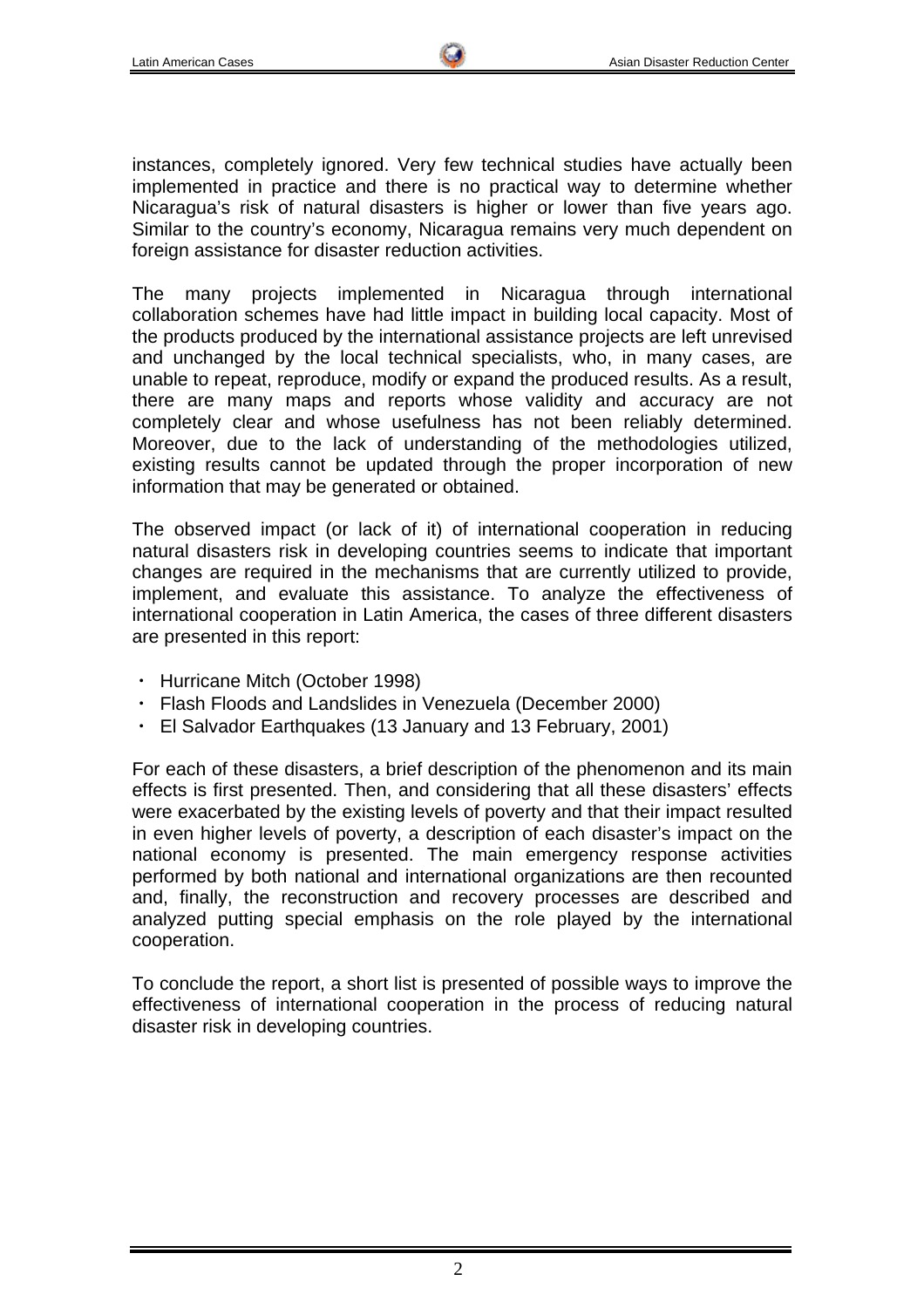## **HURRICANE MITCH (OCTOBER 1998)**

## **Description**

Hurricane Mitch struck Central America at the end of October 1998, causing the largest natural disaster in the region's history. It claimed the lives of over 10,000 persons, leaving some 9,000 unaccounted for, 1.5 million displaced, and affecting one out of every five inhabitants in Honduras, Nicaragua, Guatemala, and El Salvador. Agricultural production suffered heavy losses; vital economic and social infrastructure was destroyed. Estimates are that the overall economic losses amounted to over four billion dollars, slowing the expected annual growth rate for 1999 from 5.3 to 2.9 percent. The poor and vulnerable were the most affected. Most already lived in conditions of extreme poverty and food insecurity. Mitch aggravated these conditions, leaving over one million people in need of emergency food and with practically no source of income.<sup>3</sup> The extent of the damage was exacerbated by the considerable environmental degradation and chronic poverty that existed before the storm. Some experts classified the Mitch Tragedy as the biggest environmental denunciation of the last few decades.

With generous pledges of support from international donors, Central Americans set out to rebuild in 1999. The exposed environmental degradation and extreme poverty of the region dictated that reconstruction could not be simply rebuilding what had existed before. Instead, the situation called for transformation by creating the structures and systems to mitigate the damage from future natural or man-made disasters. It also called for reducing the poverty and the environmental exploitation that had made the region so vulnerable. The recognition of these points demanded new thinking and new approaches to reconstruction and development.

Hurricane Mitch swept across Honduras, Nicaragua El Salvador, Guatemala, Belize, and Costa Rica early in the week beginning October 26, 1998, resulting in torrential rains, flooding and landslides. At its height on 26 and 27 October, the hurricane had sustained winds over 300 km per hour. Although the region is often affected by tropical storms, Hurricane Mitch reached category V (the highest) and was one of only four hurricanes the last century to reach this level in Central America.

The loss of life, devastation and ruin resulting from the effects of a natural phenomenon, Hurricane Mitch, were severely compounded by man-made factors. Population pressure leading to a large-scale deforestation and the cultivation of marginal lands without soil conservation provoked mudslides. Flooding was aggravated by a lack of adequate watershed management. The poorest sectors of the population, who have restricted access to land and live in marginal, high-risk areas, bore the brunt of the disaster effects. The Hurricane

 3 World Food Program, Assistance for reconstruction and rehabilitation for families in Central America affected by Hurricane Mitch, January 1999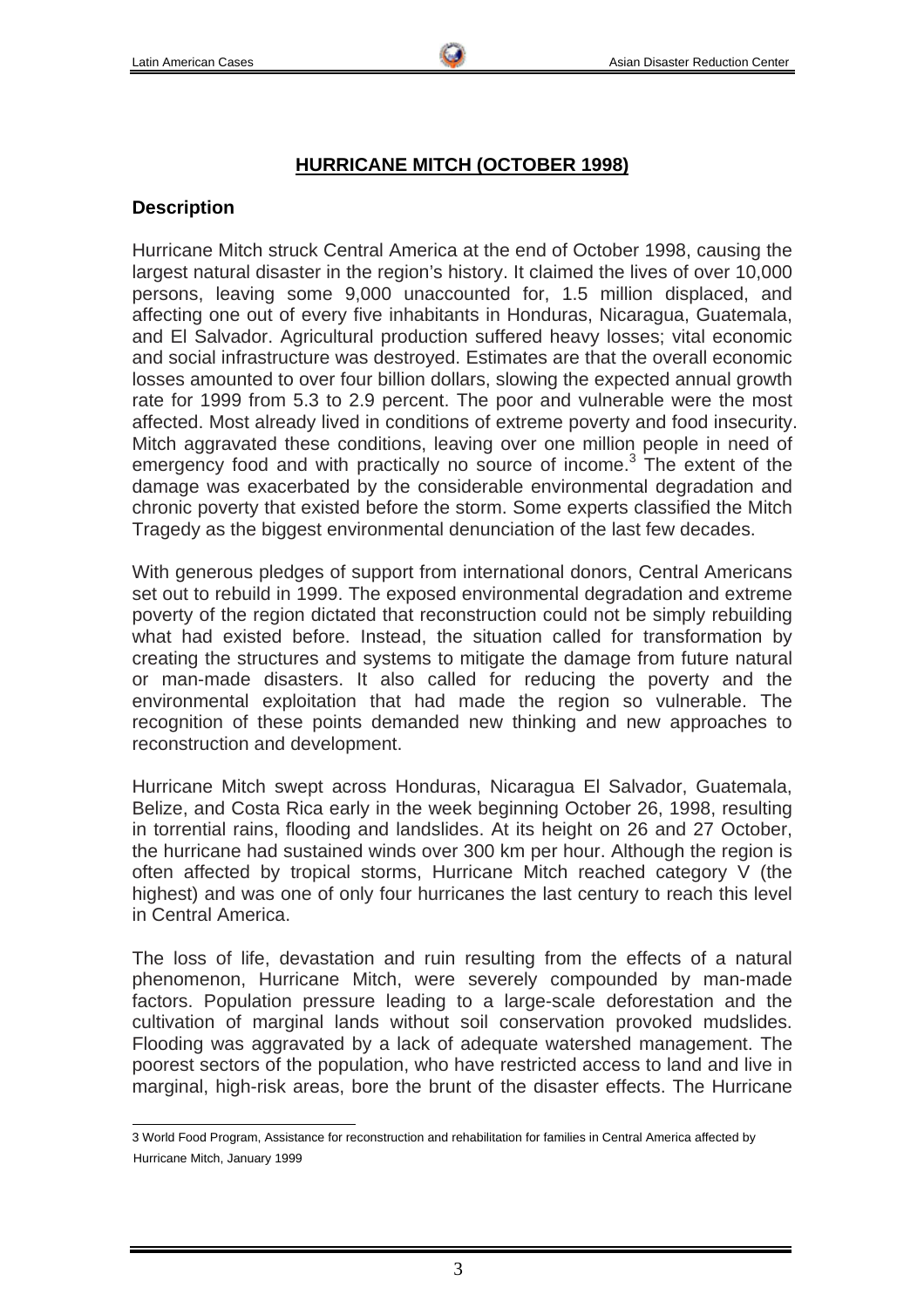uncovered the extreme vulnerability of large parts of the population and revealed the pressing need for sustainable, environmentally responsible policies focusing on social equity and poverty alleviation.

The proportions of the tragedy in Honduras and Nicaragua were immense. El Salvador and Guatemala were also hard hit. Belize was affected to a much lesser extent. Over three million people were directly affected by Hurricane Mitch and over half a million people lost their homes. $4^{\circ}$  The irretrievable loss of life, the impact on food availability and thus particularly on the nutritional status of vulnerable groups, damage to basic infrastructure, agriculture, production, industrial and commercial entities meant that, in some areas, over twenty years of development were virtually wiped out. The potential increase in international and international and internal migration became a huge challenge to be addressed in the short term by the countries in the region.

#### **Impact on the Economy**

The rains, floods and overflowing rivers had a strong impact on the people of Central America. The regional total of dead and missing was higher than 18,000<sup>5</sup> concentrated in Honduras and Nicaragua. Those directly affected (dead, injured, missing and evacuated) reached almost 3.5 million people, or 11 per cent of the total population of Central America. No other single phenomenon is on record as having simultaneously affected all five countries, and causing so many victims.

The impact on the population of an event on this scale cannot be fully appreciated through a purely economic assessment of the losses. As yet no parameters are available for conducting an evaluation of the effects of temporary family disintegration, the loss of the pillars of the household economy, the disappearance of personal terms of reference, the traumatic effects of physical disability or the irreversible weakening of the family unit.

As in previous disasters, most of the affected population belonged to lowincome groups, whose suffering was exacerbated by the loss of their homes, furniture and personal effects, which is of enormous significance. Unfortunately, the settlement of particularly vulnerable areas by these groups had increased as the population and marginalization had grown. Many people did not have access to the social services that would alleviate their sanitary vulnerability. They were particularly affected by the lack of drinking water sources and adequate human waste removal systems. The hurricane highlighted the fragile nature of infrastructure to mitigate these deficiencies. Many water mains and

 4 United Nations, Hurricane Mitch, Inter-Agency Transitional Appeal for Relief and Immediate Rehabilitation in

Honduras, Nicaragua, El Salvador, Guatemala, and Belize. Dec. 1998

<sup>5</sup> No official figures are available on the number of missing people who were later found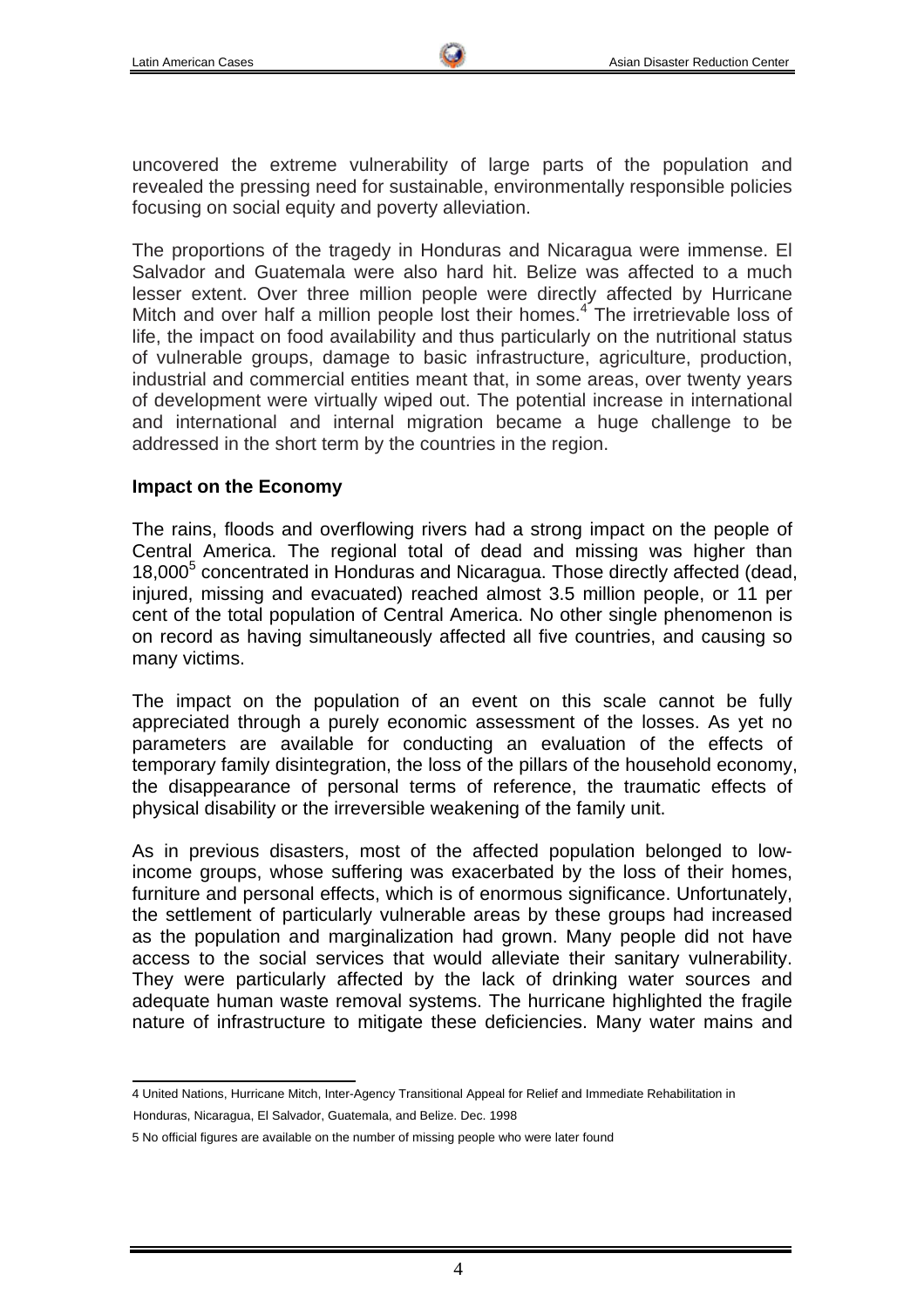latrines were destroyed by floods and landslides, which in turn contaminated wells and water mains.

The rural population was the worst affected by the destruction of farmland and local roads and bridges, along with those employed in trade in agricultural commodities. This was worsened by the loss of income sources and the situation continued critical for more than a year in areas such as bananagrowing regions.

As a result of the disaster's many effects, around 466 000 people had to remain in shelters for several months, and some 82 000 families were unable to return to their homes for a long time, which worsened problems stemming from the internal and external migration of a large number of men of working age. $6$ 

Hurricane Mitch modified the favorable prospects for growth that were beginning to prevail in the region. In fact, from 1994, when the last and oldest conflict in the region was put to an end in Guatemala, the countries of Central America were beginning to feel the effects of a long process of macroeconomic adjustment that they had begun at the end of the eighties. Increased discipline in financial policies and the initiation of certain economic reforms had enabled them to keep control, albeit still precariously, of the imbalances that had prevented a return to the road to firm, significant growth during the previous decade.

On the whole, economic activity in the region had been on the increase prior to hurricane Mitch and was expected to continue developing rapidly in 1998 due to strong foreign demand, capital inflows and sustained capital formation. However, the hurricane's effect on production, amounting to more than one per cent of the growth rate of gross domestic product (GDP), reflects the magnitude of the disaster.

The fiscal situation was also affected, both by the increase in recurrent expenses to tackle the emergency and address the most pressing rehabilitation needs, and by the decrease in tax collection stemming from short-term production losses. In some cases this increased the vulnerability and fragility of the public apparatus and posed major challenges in terms of strengthening institutional and fiscal systems in order to carry out reconstruction work.

In some countries the macroeconomic effects lasted for two or three years. Loss of crops

led to a direct drop in exports, which coupled with an increase in imports to ensure food supplies and inputs for reconstruction, added to the trade deficit.

 6 Most of the information in this section was taken from UN-Economic Commission for Latin America and the Caribbean's Report Central America: Assessment of the Damage Caused by Hurricane Mitch, 1998-Implications for economic and social development and for the environment, May, 1999.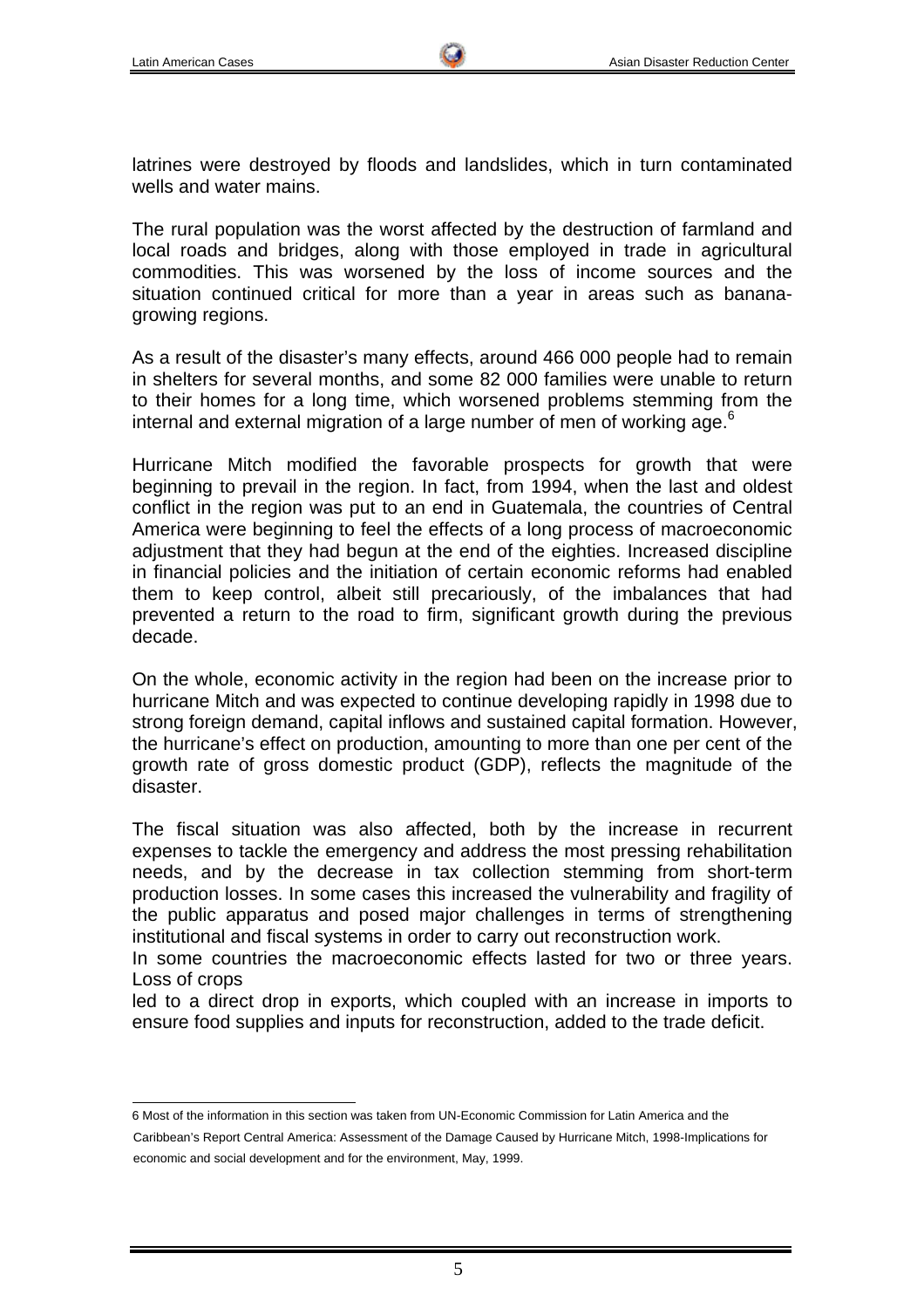The impact on each country was different. In Honduras, losses amounted to the equivalent of 80 per cent of the 1997 GDP, whereas in Nicaragua they were almost 49 per cent of GDP. The impact on the other countries was relatively smaller. In total, the damages amounted to the equivalent of 13 per cent of Central America's GDP in current dollars and seriously affected the region's payment capacity: total losses represented 34 per cent of the region's foreign debt and 67 per cent of annual gross capital formation.

GDP growth in the region as a whole during 1998 was calculated at 4.6 per cent, or 1.3 per cent lower than the rate envisaged prior to the disaster. Honduras suffered the most dramatic drop, from an estimated 5.1 per cent to 3 per cent, while Nicaragua's was cut by 2 per cent. In the other countries the immediate impact was less significant.

Lower income and damage to infrastructure had also a negative effect on intraregional trade. Although total imports increased as a result of the need for inputs to replace equipment and supply products to substitute domestic goods, the region's capacity to meet these needs was limited.

Taking the region as a whole, total losses were estimated at some US\$6 billion, of which a little over 3.100 billion were in capital assets and pending production (direct damages), with a slightly lower sum (2.918 billion) corresponding to lost income, interrupted production processes, services not performed, unpaid taxes, diminished exports and other items (indirect damages). Replacing lost or damaged infrastructure and direct losses were estimated at slightly less than US\$5 billion, with direct implications on the balance of payments for over 1.600 billion.

Damage to the social sectors —amounting to more than US\$795 million— was particularly critical in health infrastructure, because in addition to the facilities destroyed, an extraordinary demand was placed on health services during the emergency phase. This became a problem of regional scope due to the risk of epidemiological transmission from one country to another, which was aggravated by the migration of displaced people.

The chronic lack of housing prevailing in the region before the disaster was exacerbated by the direct loss of 386 000 units in this sector. A speeded-up housing reconstruction program of that magnitude entailed a far higher amount than the countries' demonstrated building capacity. The sector, therefore, needed substantial investments over a period of between three and five years. Foreign assistance has also been crucial to attend the housing needs.

#### **Emergency response activities**

The governments of the most affected countries mobilized all resources and personnel immediately to mitigate the suffering of the victims. Owing to the magnitude of the disaster, the President of Honduras, for example, launched an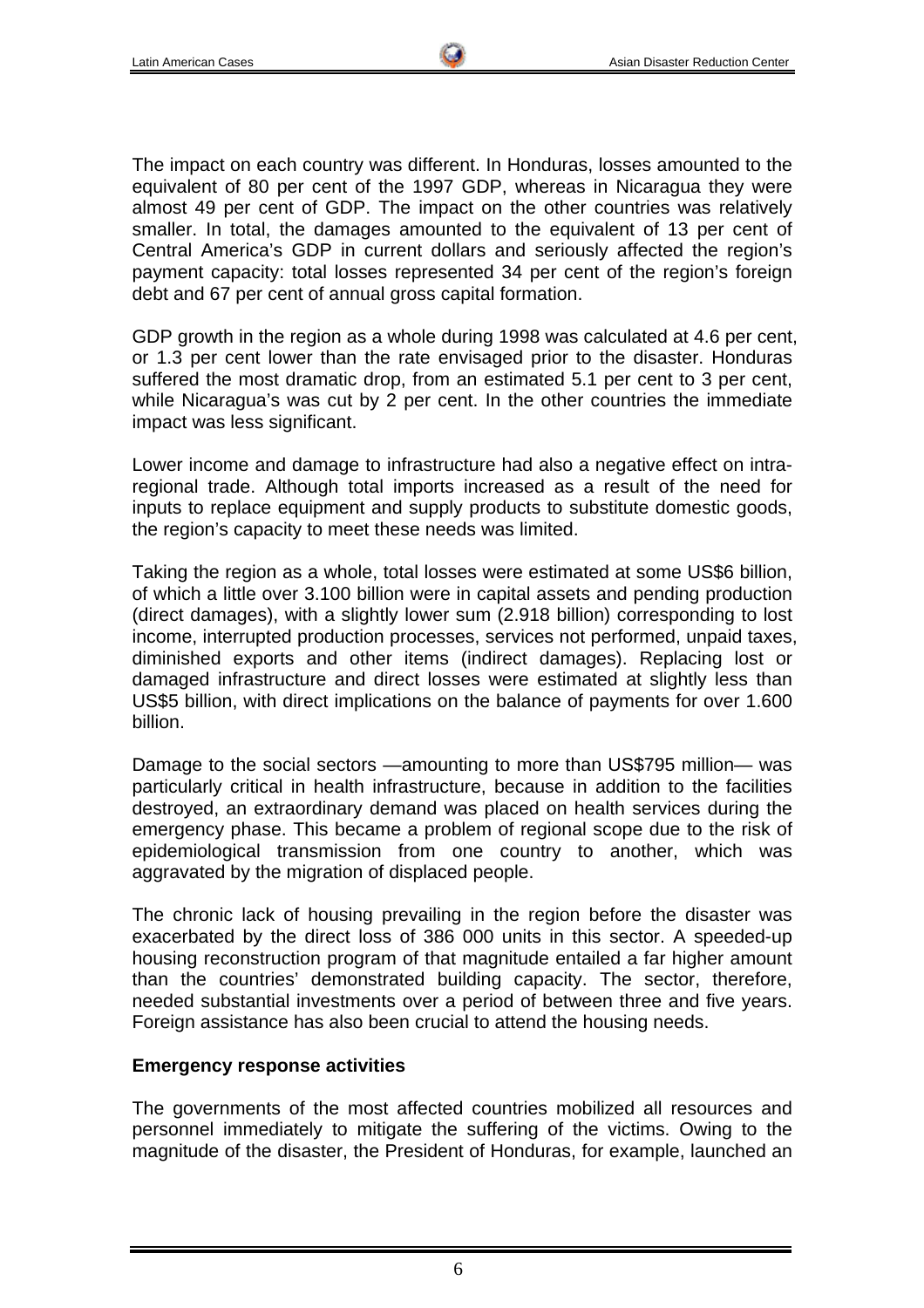international appeal for assistance and, from the beginning, the government, as well as religious institutions and NGOs, spared no effort in providing assistance to those in need; donating food, water, clothing, and medical supplies. Preliminary estimates of private contributions totaled approximately US420,000, not including medical and other supplies.<sup>7</sup>

A national Ad-hoc Emergency Management Committee (CONE) was created to function as an information center, headed by a Minister of State. The permanent Committee for Contingencies (COPECO) was the coordinating body for all the Regional Disaster Committees (CODERs) and Municipal Disaster Committees (CODEMs). Information was fed from the CODEMs through CODERs to COPECO and CONE.

Regarding the United Nation initiatives, in Honduras, for example, the UN System moved quickly to mobilize its resources immediately after the hurricane. Providing assistance to the national services involved in relief and rescue operations, including financial and technical support for the provision of food, aid, water supplies, and medical care.

The office of the UN Resident Coordinator performed the vital function of facilitating the flow of information on the situation, enhancing a coordinated response between the UN System, the Government, and the international donor community. A special "Mitch" website was established to keep the international community regularly updated. In addition, a United Nations Disaster Assessment and Coordination team was mobilized to assist the overall situation and needs assessment and in the coordination of the international assistance, and a senior emergency adviser was recruited to facilitate the coordination between all the main actors.

The operational agencies quickly responded to the emergency, too. In the Honduras case, for example, WFP, FAO, UNDP, WHO/PAHO and UNICEF developed emergency plans with the support of United Nations Volunteers (UNVs) and were closely involved in relief assistance to the victims of this disaster (food, medical supplies, essential drugs, clean water, and logistics).

In the short term, the United Nations Office for the Coordination of Humanitarian Affairs (OCHA) made a transitional appeal of more than US\$150 million to the international donor community to fund the region's relief needs and the most immediate rehabilitation requirements. FAO, for example, was the UN agency responsible for the agricultural component of the consolidated appeal which amounted to US\$22.4 million. The Organization's Special Relief Operations Service (TCOR) organized the distribution of basic inputs - including seeds, fertilizers and hand tools - to the hardest-hit rural communities. The idea was

 7 United Nations, Hurricane Mitch, Inter-Agency Transitional Appeal for Relief and Immediate Rehabilitation in Honduras, Nicaragua, El Salvador, Guatemala, and Belize. Dec. 1998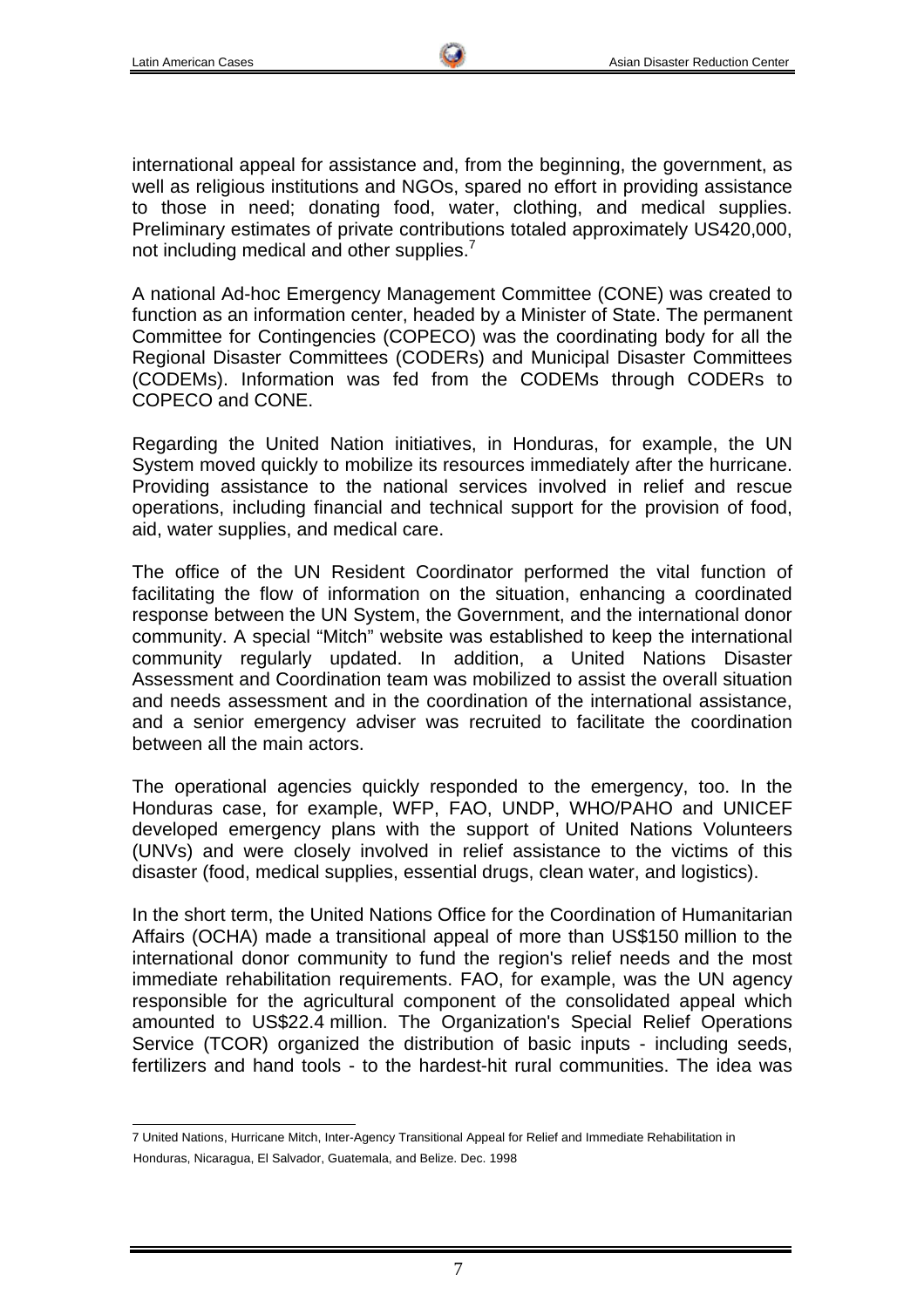that, by encouraging local food production, farmers would be better equipped to feed themselves and their families and the need for food aid would be reduced.

Responding effectively to such widespread level of destruction and damage was not an easy task, though. Local and international relief workers worked around the clock in Honduras and neighboring countries to deliver food, water and medical supplies, repair roads and bridges, and rebuild water systems. Two weeks after the hurricane hit, however, relief workers still faced incredible obstacles trying to deliver much-needed supplies to the hardest hit areas. While increasing numbers of airborne relief missions were being carried out daily, ground conditions made it impossible to land helicopters in many communities. Widespread flooding and mudslides cut off access to many isolated towns, and collapsed bridges and impassable roads further hindered access to areas still desperate for help. As many as 40,000 people were estimated to still be isolated in the region, some with little or no food or water, according to the International Federation of Red Cross and Red Crescent Societies (IFRC).<sup>8</sup>

In response to repeated appeals for aid from Central American leaders, governments from around the world pledged their financial support. US President Clinton authorized nearly \$70 million in aid, the European Union approved \$7.7 million in aid, and Canada, Spain, Taiwan and Japan also made financial contributions to the relief effort. The World Bank announced its plans to redirect existing loans to provide \$20 million in immediate aid to Central American countries battered by Hurricane Mitch. Some of the countries' debts were also forgiven. The IFRC launched an appeal for 12.5 million Swiss francs to provide food, shelter and medicine to 180,000 people for three months.<sup>9</sup>

#### **Recovery/ Reconstruction activities**

The impact of Hurricane Mitch on Honduras, Nicaragua, El Salvador, Guatemala, and Belize was of an unprecedented magnitude. The impact was compounded by large-scale deforestation and the cultivation of marginal lands without soil conservation.

A concerted high-level regional and international effort was undertaken to begin addressing the medium and long-term needs for rehabilitation and reconstruction. The Presidents of Costa Rica, El Salvador, Honduras, Nicaragua, and Guatemala made a joint appeal for a Rehabilitation and Reconstruction Plan for the countries hit by the Hurricane Mitch and a Consultative Group Meeting held in December 1998 by the Inter-American

 8 Turk, Michele, Despite Massive Relief Effort in Central America, Recovery Will Take Time, Disaster Relief Organization website

<sup>9</sup> Turk, Michele, Despite Massive Relief Effort in Central America, Recovery Will Take Time, Disaster Relief Organization website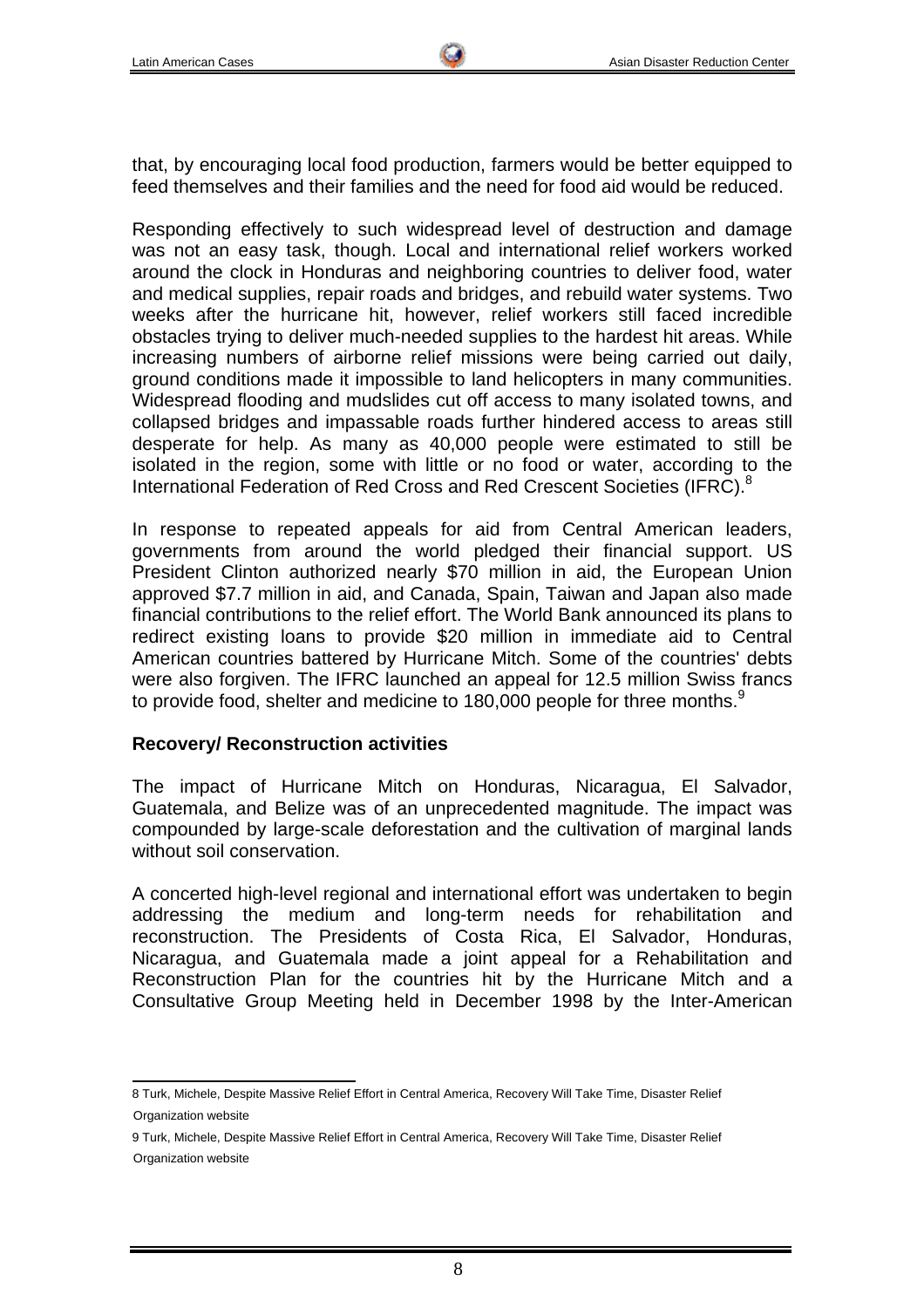Development Bank reviewed preliminary reconstruction programs.<sup>10</sup> Moreover, an Inter-agency meeting (FAO, IFAD, ILO, UNCTAD, UNEP, UNESCO, UNFPA, UNHRC, UNICEF, UNIDO, WFP, WHO, IDB, IMF, World Bank, IOM, IFRC, InterAction) co-chaired by UNDP and OCHA on 18 November 1998 underlined the need for a Transitional Appeal in order to raise adequate support for continuing relief needs as well as to forge links with longer-term rehabilitation.

The overall total of the appeal was of US\$ 152,934,914 distributed as follows (in %) among country-level and regional programs: 54.2% for Honduras, 25% for Nicaragua, 10.6% for El Salvador, 9.3% fro Guatemala, 0.6% for Belize, and 0.3% for regional activities. The following main sectors were covered by the appeal: health, water and sanitation, shelter, food security, agriculture, education, coordination, and management.<sup>11</sup>

On December 10-11, 1998, within six weeks of the Hurricane, the Inter-American Development Bank (IDB) sponsored an emergency donor meeting at its headquarters in Washington, DC. Delegations from Central American nations and representatives from the donor community heard presentations from the World Bank and the United Nations

Development Program (UNDP) of initial comprehensive data on the extent of the hurricane's destruction and costs. It was at this forum that the IDB agreed to convene a Consultative Group meeting for the Reconstruction and Transformation of Central America in Stockholm.

In a special meeting of the Bank's Governors held in December, 1998, the IDB pledged \$100 million to their newly established Central America Reconstruction Fund that would provided concessional loans to Honduras and Nicaragua. Under the Fund for Special Operations (FSO) Honduras and Nicaragua became eligible for approximately \$120 million in concessional loans per year. (These loans generally have up to 40 years final maturity and up to a 10-year grace period for principal payments; normally they carry an interest rate of 1% during the grace period and 2% afterward.). The Central America

Reconstruction Fund provides an additional source of concessional lending for reconstruction projects.

In addition, the IDB administered Multilateral Investment Fund (MIF) established a \$12 million Microenterprise Recovery Program to help Central American micro-lending institutions suffering from losses from loans that could not be repaid on time due to the hurricane, or for lending institutions that needed to rebuild their own damaged infrastructure, by providing long-term low interest financing and technical cooperation assistance.

 10 United Nations, Hurricane Mitch, Inter-Agency Transitional Appeal for Relief and Immediate Rehabilitation in Honduras, Nicaragua, El Salvador, Guatemala, and Belize. Dec. 1998

<sup>11</sup> United Nations, Hurricane Mitch, Inter-Agency Transitional Appeal for Relief and Immediate Rehabilitation in

Honduras, Nicaragua, El Salvador, Guatemala, and Belize. Dec. 1998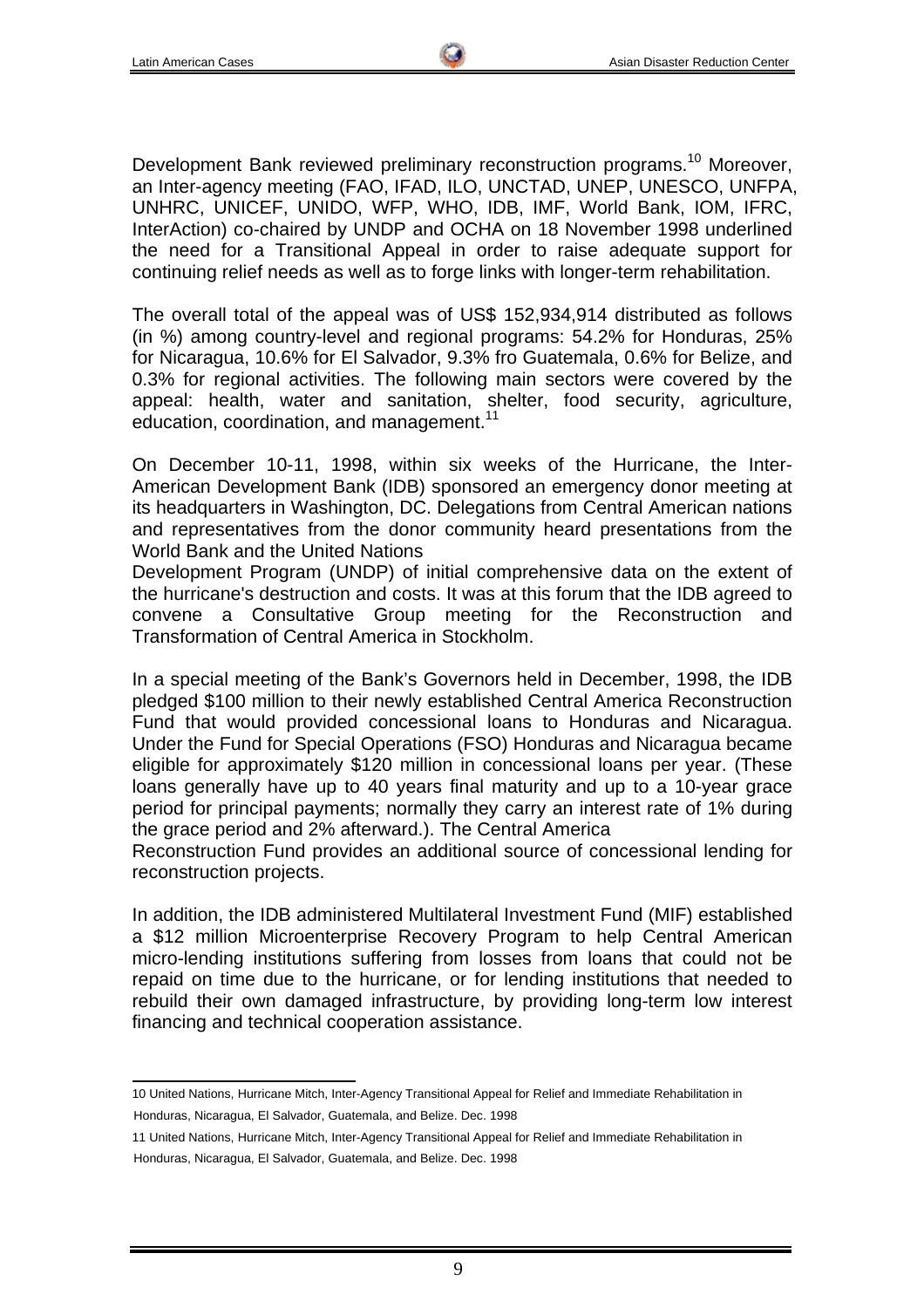Finally, the IDB also offered Central American governments non-financial assistance to strengthen and modernize their procurement systems.

A cornerstone in the design and implementation of the regional reconstruction and rehabilitation processes was the Stockholm Consultative Group Meeting. On May 25-28, 1999 in Stockholm, Sweden, the Inter-American Development Bank chaired a meeting of the Consultative Group (CG) for the Reconstruction and Transformation of Central America. The conference was a forum for Central American nations to present their plans for national reconstruction and transformation, and an opportunity for donor countries to make pledges and coordinate funding priorities in response to the crisis provoked by Hurricane Mitch.

The Central American governments estimated the financing required for reconstruction and transformation to be approximately \$9.1 billion for the region**.** Based on the proposed plans for reconstruction, the international donor community made pledges to finance various parts of the programs. The IDB announced that it was prepared to provide approximately \$3.5 billion in financing over the next four years to assist Central American countries. The representatives for Honduras and Nicaragua estimated their reconstruction needs to be roughly \$4 billion and \$2.5 billion, respectively. Of the funding provided by the IDB to Central America, approximately \$1.3 billion in concessional loans were designated for Honduras and Nicaragua, the two countries worst hit by the hurricane; the rest would be provided in ordinary capital (commercial rate) loans to El Salvador, Guatemala, and Costa Rica. The Bank also agreed to follow-up the Stockholm meeting by convening national consultative group meetings in Honduras and Nicaragua in the year 2000.

In addition, delegates from donor nations, Central American countries, and multilateral lending and development agencies agreed on a final statement, the so-called "Stockholm Declaration," with the following priorities to guide the reconstruction and transformation process:

- Reduce the social and ecological vulnerability of the region, as the overriding goal.
- Reconstruct and transform Central America on the basis of an integrated approach of transparency and good governance.
- Consolidate democracy and good governance, reinforcing the process of decentralization of governmental functions and powers, with the active participation of civil society.
- Promote respect for human rights as a permanent objective. The promotion of equality between women and men, the rights of children, of ethnic groups and other minorities should be given special attention.
- Coordinate donor efforts, guided by priorities set by the recipient countries.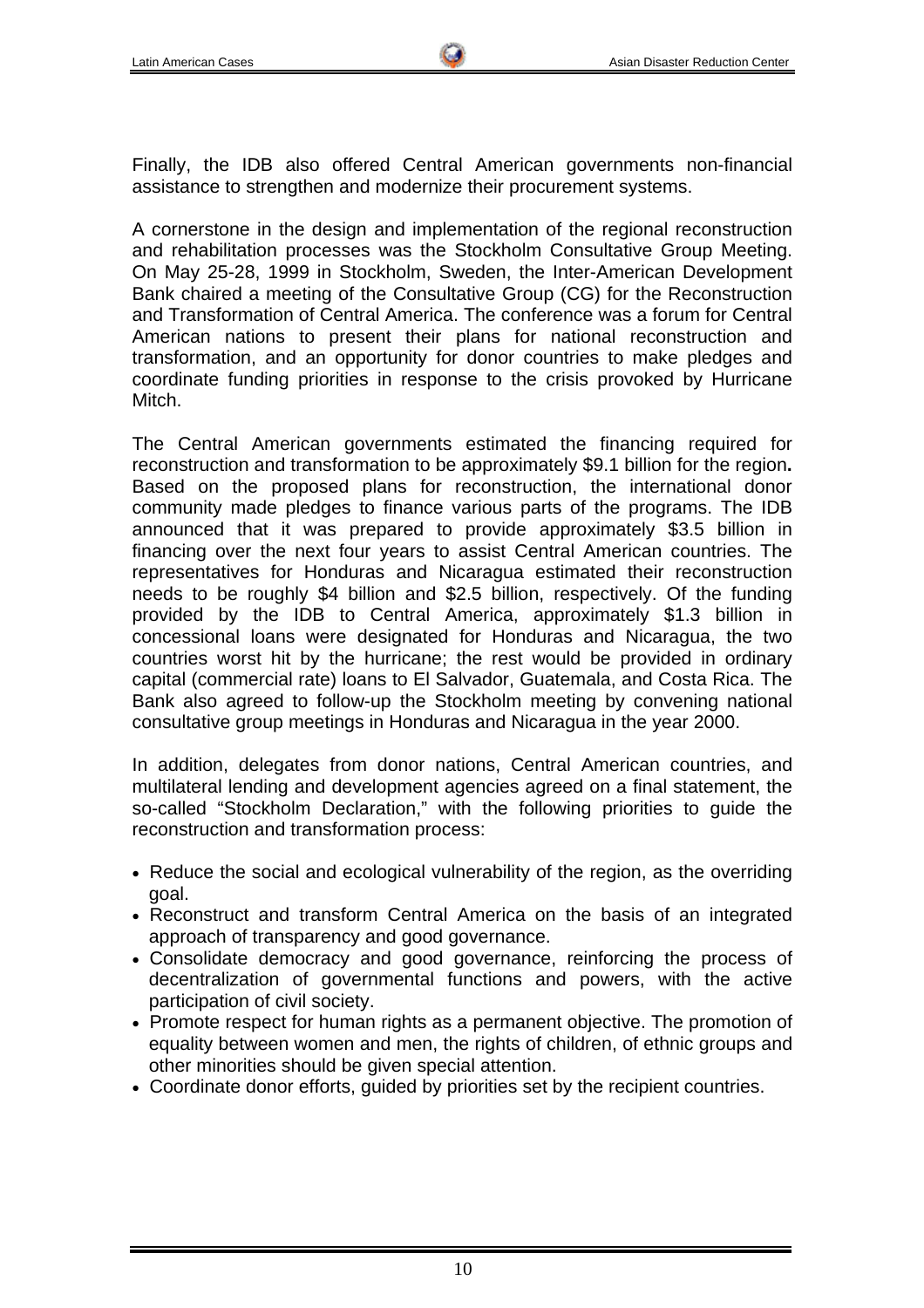• Intensify efforts to reduce the external debt burden of the countries of the region. $12$ 

Hurricane Mitch gave Central American governments and civil society groups, bilateral and multilateral donors, and international NGOs the opportunity to intervene in and shape reconstruction priorities and programs in light of their own goals and ideology. Five years later, much of the damaged infrastructure of Central America has been repaired. There are the beginnings of early systems to warn populations of impending natural disasters and prepare for them. There are also nascent efforts to relocate housing and other buildings from vulnerable areas. But regional economies have changed little and poverty continues to be severe. Governments have barely begun to institutionalize the fight against corruption (a problem that can be considered a constant man-made threat) and have only reluctantly begun dialogues with civil society groups on themes they consider their areas of expertise.

Millions of dollars in international assistance have been utilized to implement many projects that seem to lack proper coordination and, therefore, have not had the expected impact. Moreover, there is not practical way to measure progress in regional risk reduction. As a consequence, it is impossible to say whether the risk levels in the countries of the region have actually been reduced or not. There is still a long way to go in the process of making the region safer to natural disasters.

 12 From "The Stockholm Declaration." 1999 – An Inter-American Development Bank Document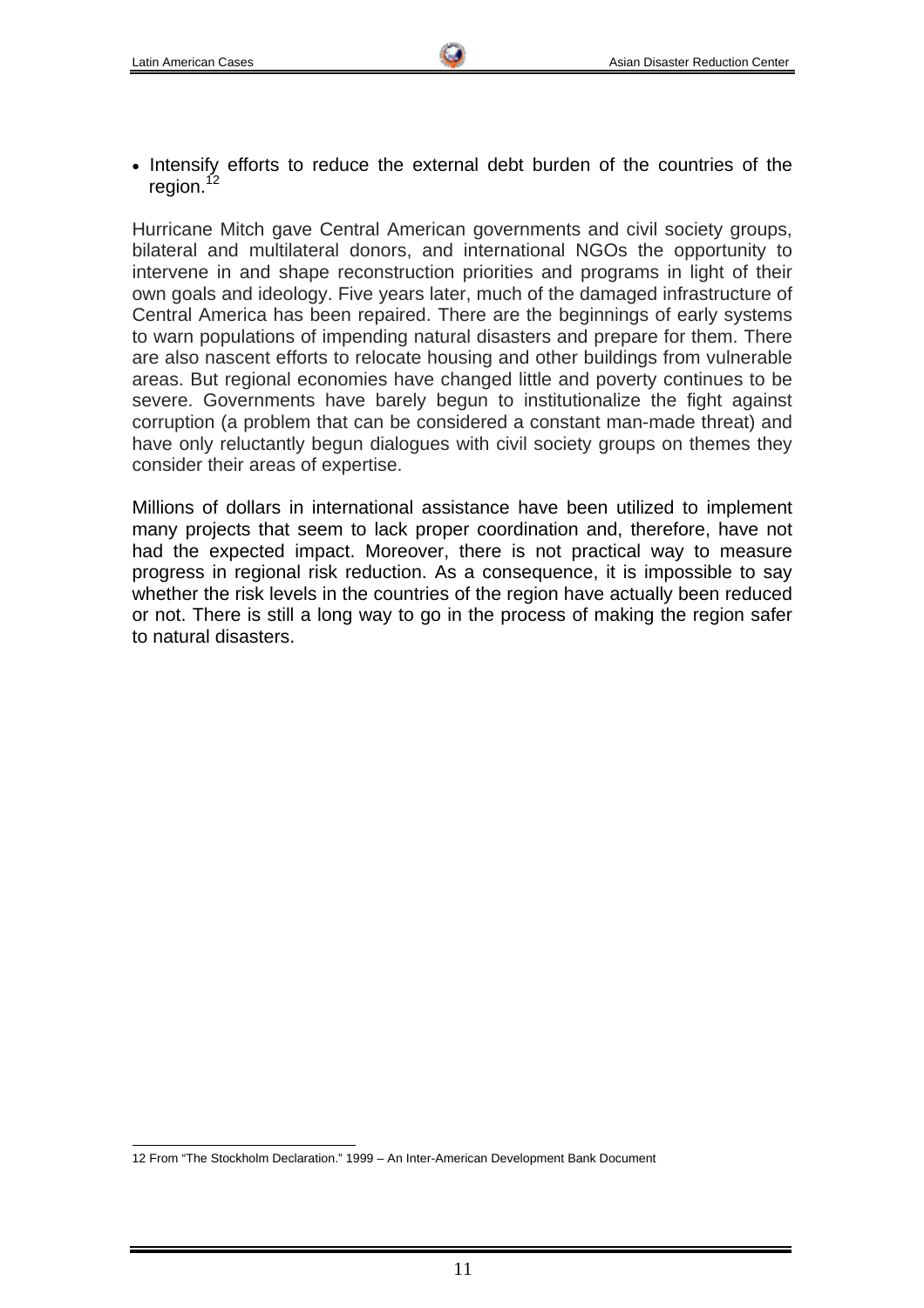### **FLASH FLOODS AND LANDSLIDES IN VENEZUELA (DECEMBER 2000)**

#### **Description**

On December  $15<sup>th</sup>$  and  $16<sup>th</sup>$ , 1999, a large scale disaster caused by debris flows and floods in the Vargas State along the Caribbean Sea and also in the Caracas Metropolitan Area, resulted in a huge amount of casualties and damage. In the Vargas State, the disaster destroyed lifelines such as roads and drinking water supply systems, and completely devastated seven towns in the coastal area. Thousands of houses were destroyed and many lives were lost. In the Caracas Metropolitan Area, the debris flow was fortunately small compared with that of the Vargas State, probably because of less rainfall. But still more than 300 landslides and slopes collapsed at some 70 locations, some 100 people were missing or dead. In total, an estimated 15,000 to 20,000 people died, more than  $8,000$  homes were affected,<sup>13</sup> and authorities had to plan the evacuation of about 500,000 survivors from the region.<sup>14</sup>

Ten days of torrential rains triggered deadly flash floods and massive mudslides that raged through nine northern states where 75 percent of the country's population live, sweeping away thousands of homes. Roads were completely washed out, making relief efforts extremely difficult. Rainfall above annual averages started in July 1999 and increased during the first days of December reaching their peak on December  $15<sup>th</sup>$  and  $16<sup>th</sup>$ , when daily rainfall records were higher than the total annual average of 950 mm.<sup>15</sup> As a result, severe damage of costly consequences was observed covering extensive areas of the Venezuelan territory caused by mudslides and floods that catastrophically affected human settlements, urban and rural infrastructure, basic services, and interrupted productive activities.

Lack of basic information hampered the initial evaluation of damage and subsequent emergency response activities. Faulting hydro-meteorological measurement stations did not allow the proper assessment of the natural phenomenon and the outdated regional cartography did not reflect recent occupation and development of the affected areas and its corresponding level of vulnerability. Early warning systems were not available to prepare authorities and communities for the emergency. Immediate response activities, however, allowed a good assessment of the catastrophe's magnitude that facilitated the orderly implementation of search, rescue, and shelter-provision activities with the participation of the armed forces, governmental authorities, and the general public.

14 Long, Cynthia, Death Toll Mounts in Venezuela Floods, Disaster Relief Organization report, Dec. 20 1999

 13 Website of the European Union's External Relations, The EU's Relations with Venezuela-Cooperation

<sup>15</sup> CEPAL, PNUD, Los Efectos Socioeconómicos de las Inundaciones y Deslizamientos en Venezuela en 1999. February 2000.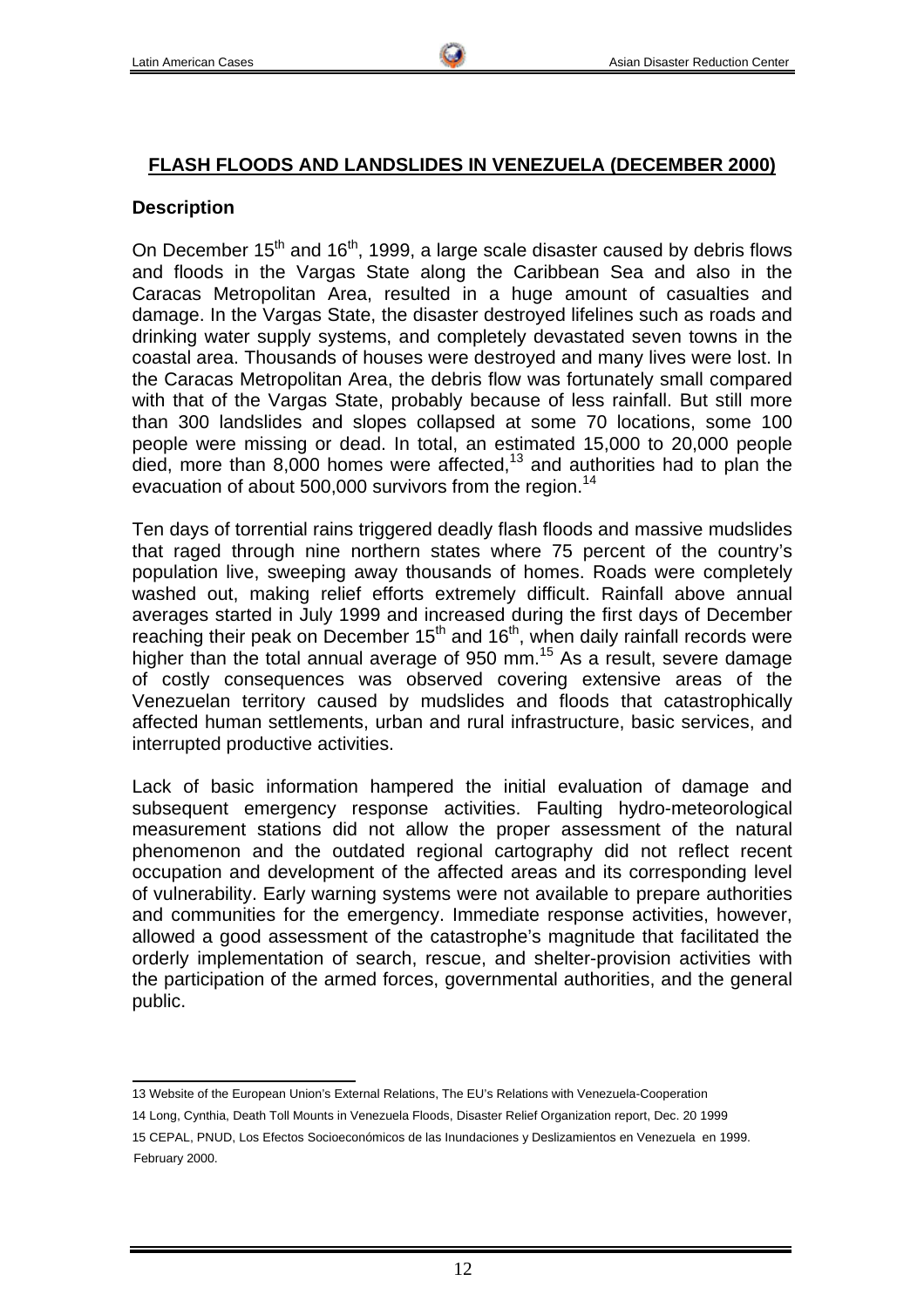According to the United Nations' Economics Commission for Latin America and the Caribbean, CEPAL, the damage caused by the rain, floods, and mudslides amounted to a total of US\$ 3,237 million, which is equivalent to 3.3% of Venezuela's GNP. The actual impact to the economy, however, can be better understood when the damage by state is considered. While the damage in the Caracas Metropolitan Area amounts to 3% of the state's contribution to the GNP, the losses in the states of Vargas, Falcón, and Miranda amount to 167%, 11%, and 6% of the corresponding state contributions to the GNP. This shows the extraordinary magnitude of the catastrophe in Vargas state and the very important impact of the disaster on the economies of the Falcón and Miranda states.

Huge mudslides and movement of earth masses caused extensive damage to buildings, infrastructure, and industrial facilities. Sixty percent (US\$ 1,961 million) of the total losses correspond to direct physical damage while the remaining losses are due to indirect damage caused by the disruption of production and other economic activities. Most of the losses were due to damage to the transportation, water-supply, sanitary, and electricity infrastructure.

The analysis of the impact to each economic sector showed that the transportation sector was the most affected concentrating 23% of the total losses followed by the housing sector (16% of the total) and the tourism sector (9% of the total). The physical damage was so extensive that it was estimated that, if the entire Venezuelan construction sector were to dedicate all its efforts, exclusively, to repair the damage to the infrastructure, the reconstruction process would take almost three full years.

### **Emergency response activities**

Due to the magnitude of the damage over a considerable part of the Venezuelan territory, the President declared National Emergency on December 15th, that is, on the very same day when the precipitations reached their peak.**<sup>16</sup>** On December 16<sup>th</sup>, the Ministry of Foreign Affairs recognized the need to request assistance from the international community.

The response from the various sectors of the Venezuelan society was immediate and commendable. The Armed Forces had a crucial role in the maritime evacuation of the people that had been left isolated due to the extensive damage to roads and transportation infrastructure. The activities by the national civil society and the private sector were also crucial in the rescue of and assistance to victims. According to CEPAL, the contributions by the civil

 16 Gaceta Oficial de la República de Venezuela, No. 36 851, Caracas, December 15, 1999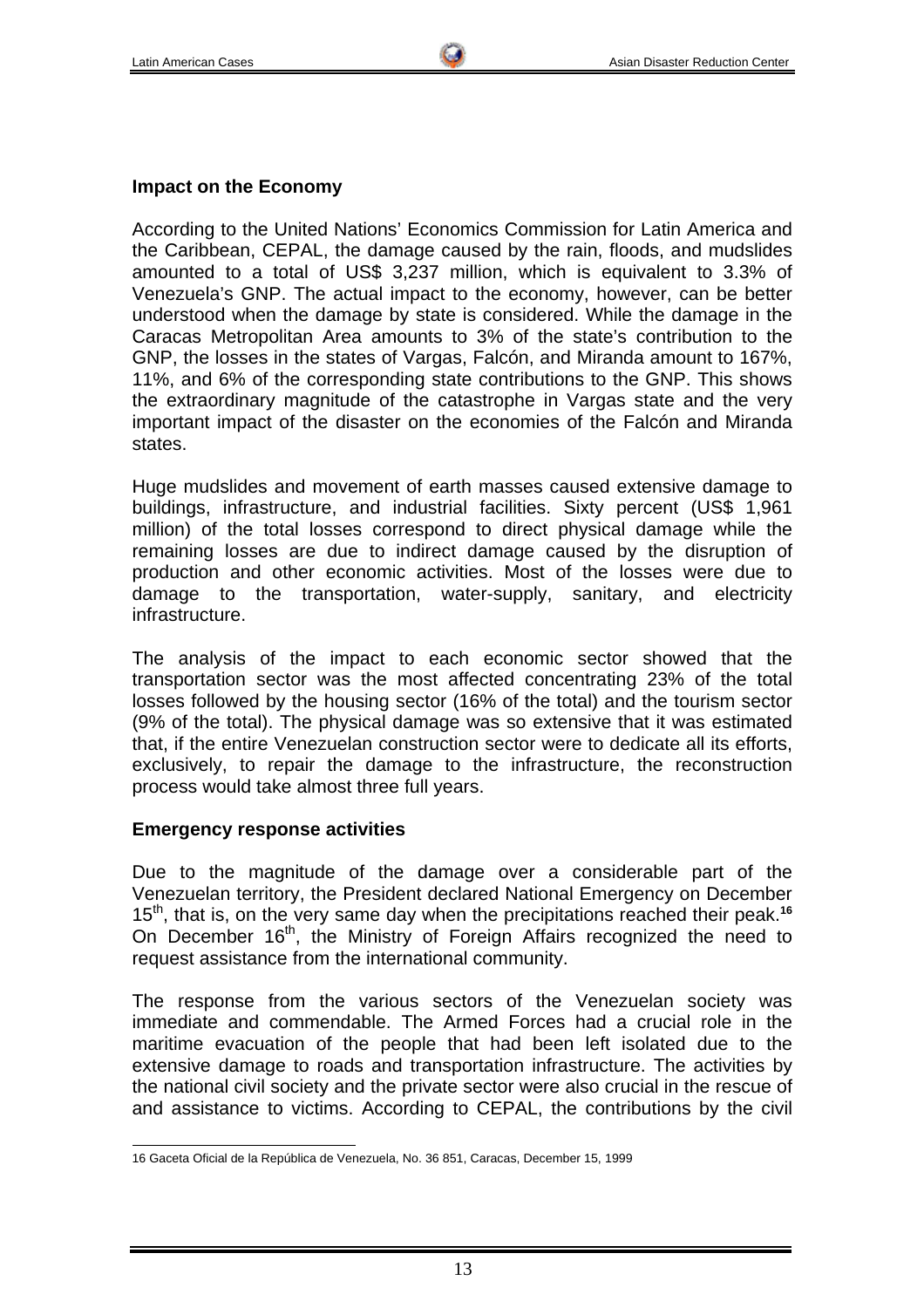society (US\$ 22 million) were equivalent to the entire international assistance for emergency response.

After the first days, a second phase of the governmental response plan was initiated to provide assistance to the affected communities to start the recovery process. This phase was coordinated by the National Committee for the Emergency lead by the Ministry of Public Health and Social Welfare and concentrated its actions over three areas: infrastructure, social development, and public information and support.

Finally, the third and final phase, the reconstruction process, was coordinated by the Ministry of Science and Technology in the Vargas State, the most severely affected one, and by the Planning Ministry in the rest of the country.

The response of the international community to the emergency was immediate and generous through international organizations, bilateral governmental agreements, and the civil society. Five days after the disaster, the total international financial assistance amounted to more than US\$ 8 million coming from more than 20 countries, international agencies and non-governmental organizations. The main contributions came from the governments of Italy, Norway and Sweden through the United Nations system while the largest direct assistance (more than US\$ 3 million) came from the United States.

The international assistance continued actively flowing in the next weeks. By January 6, 2000, the total received assistance was of more than US\$ 21 million with important contributions by the Office of Humanitarian Assistance of the European Commission (ECHO) to support the activities of European NGOs. Besides the assistance from the United States, significant contributions were made by Spain, Italy, Japan, and Switzerland.

The United Nations Program for Development (UNDP) had a leading role in the emergency, recovery, and rehabilitation processes. Immediately after the emergency, UNDP performed a comprehensive and multidisciplinary damage evaluation that was provided to the Venezuelan Government and coordinated the activities of the multiple actors, both national and international, that participated in the emergency response. The UNDP established the Cooperation Management System (SIGCO) that served as an information and coordination center for the international emergency assistance. Also, UNDP has an active participation in the recovery and rehabilitation processes.

Other United Nations agencies offered important contributions in their specialized fields of action. The Geneva's Office for Coordination of Human Affairs (OCHA) sent a mission to perform the first damage evaluations and coordination efforts. The Pan-American Health Organization (PAHO) worked with the Venezuelan Ministry of Public Health to provide medical care and potable water. UNICEF focused its activities in the children's psychological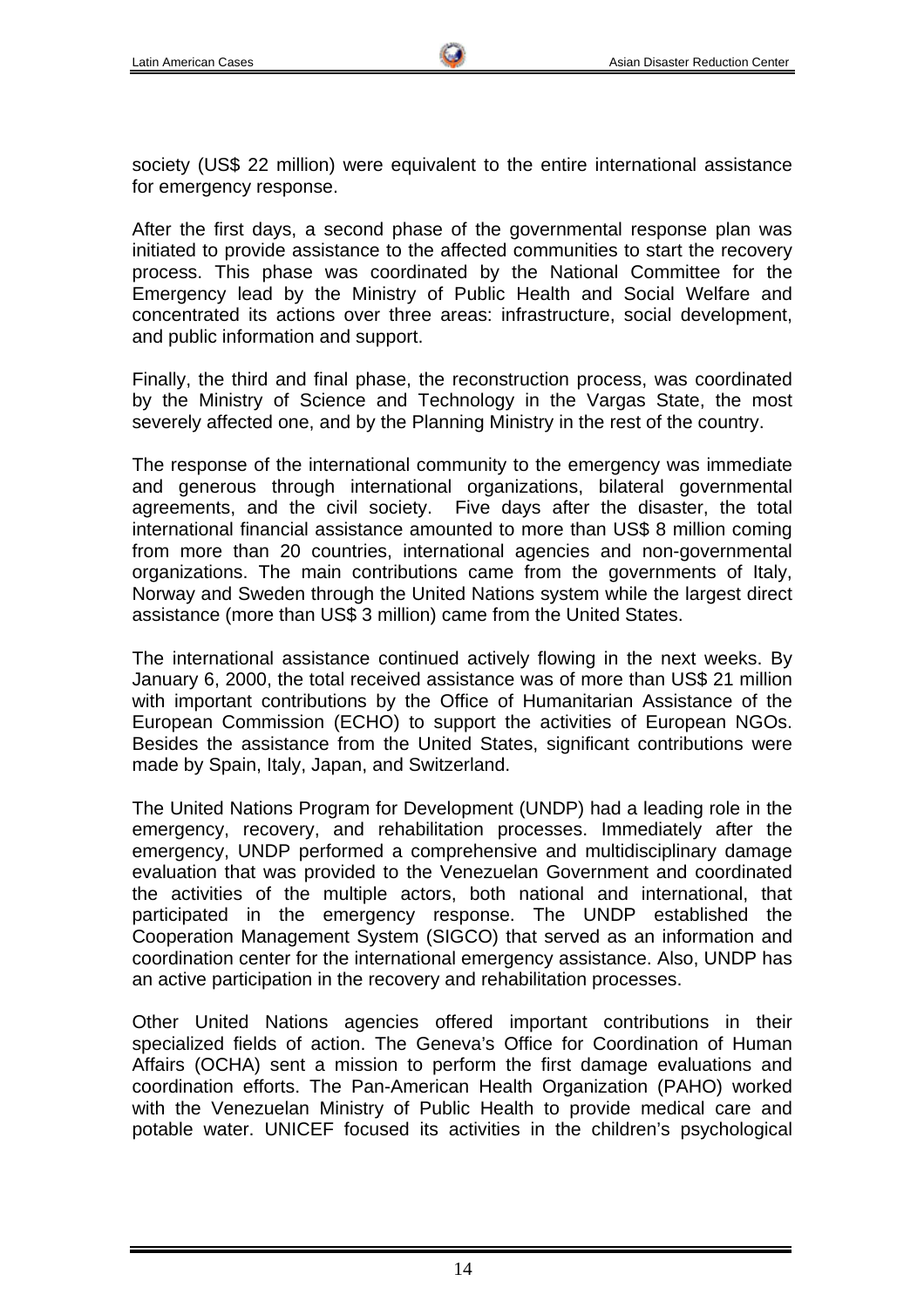attention and welfare. FAO coordinated the provision of food among the affected and displaced people.

### **Recovery/ Reconstruction activities**

As regards reconstruction/rehabilitation, while the international assistance has been generous, its effectiveness has been hampered by the difficult political situation in Venezuela. Several member countries of the European Union, for example, declared themselves prepared to offer concessional loans to Venezuela amounting to an estimated total of over USD 100 million. Multilateral organizations provided an estimated total of USD 1 250 million (Inter-American Development Bank: USD 337 million; World Bank: USD 588 million; Corporación Andina de Fomento: USD 325 million) intended primarily for the water sector, communications and housing. A large proportion of this, however, was made available through the reallocation of loans granted but not yet disbursed. The actual disbursement of these funds depended on the presentation of detailed programs for their use. Six months after the disaster, however, the social and economic situation was still very precarious (especially in the state of Vargas) and certain points were cause for concern: $17$ 

– The authorities – particularly the highest levels – seemed to have some difficulty fulfilling their role of administering efforts and prioritizing needs. There was, for example, still no real overall reconstruction program which included long-term planning for all the necessary activities and efficiently combined the concepts of land management and natural risk prevention. This situation constituted a sizeable obstacle for the donors, faced with multiple but isolated calls for assistance which were difficult to evaluate outside a global context and led to duplication of efforts.

– Substantial financial resources available from national and international sources for reconstruction took some time to reach their destination because of bureaucratic difficulties linked to political upheavals affecting the country. There is a justified fear that the amounts reaching their destination were far lower than expected.

– The issue of the division of responsibilities and decision-making between central and decentralized powers could not be clearly settled and was sometimes a source of conflict. The serious political upheavals which the country has experienced over the past few years helped to complicate this situation.

Domestically, the perception is that the international assistance, while effective and generous during the emergency response period, did not have a significant

 17 Commission of the European Communities, Working Document, Venezuela-Programme to Support Regions Affected by the Floods of December 1999, Sept. 2000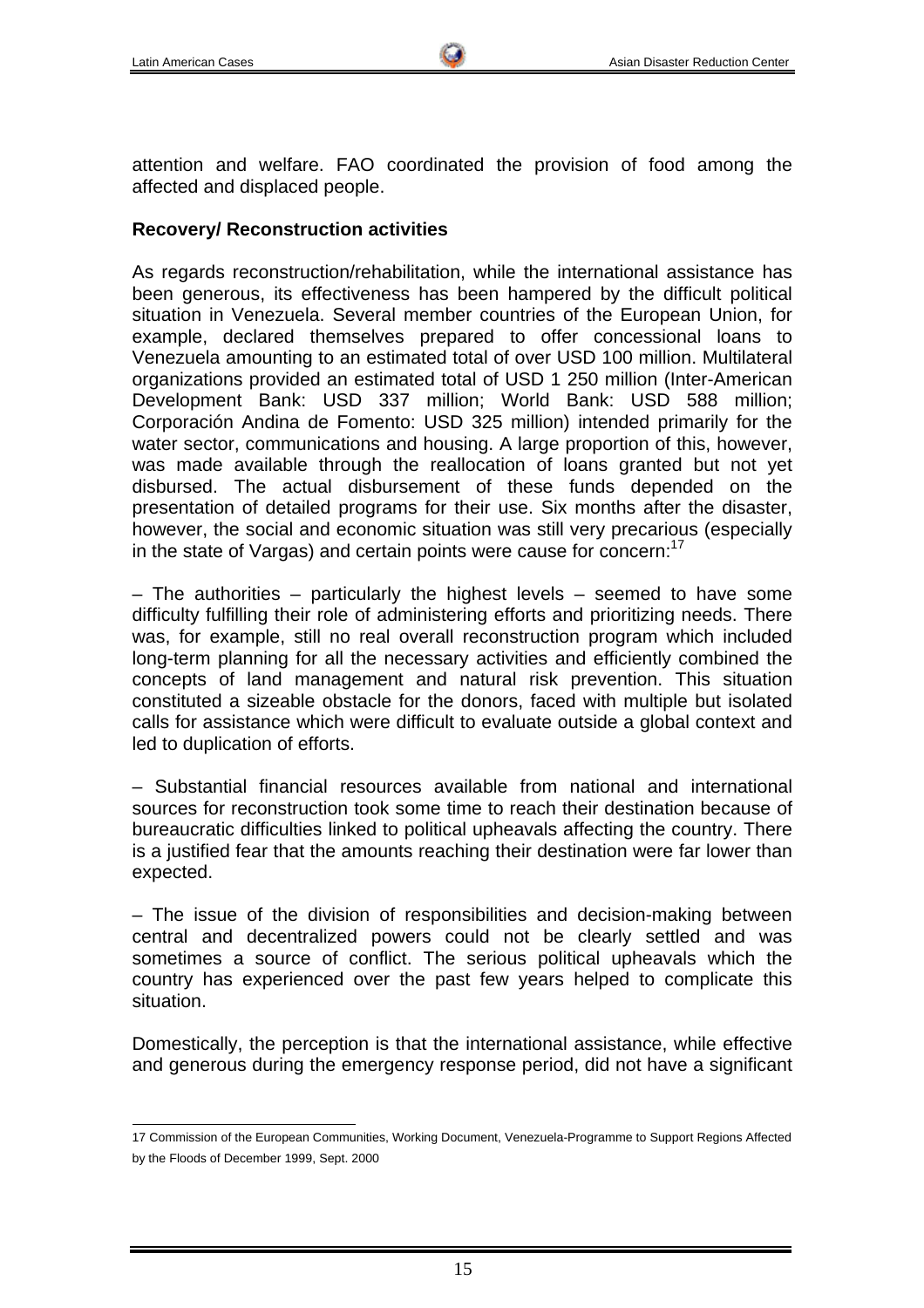participation in the rehabilitation and reconstruction processes.<sup>18</sup> Due mainly to the difficult international relations of the current Venezuelan administration, local experts indicate that the implementation of the reconstruction and rehabilitation processes has been carried out by the government. However, and due to the same political difficulties, the government's work has had many limitations and the rehabilitation and reconstruction processes have mostly depended on the actions implemented by the affected people themselves. This has been especially true for the sectors of medium and high income while the poor sectors have had to rely more on the government initiatives. The many studies and reports prepared immediately after the disaster by international missions from the USA, Italy, France, Japan, among others, did not necessarily evolved into proper reconstruction and rehabilitation programs.

According to local experts, the participation of international assistance trough studies and several uncoordinated activities has not been enough to correct the traditional practice of reproducing the risk. Most of the reconstruction has taken place on the same locations that were occupied before the disaster or on areas where scientific research indicates that similar natural phenomena have occurred in the past. Several of the people relocation programs have failed due to lack of proper incentives for the relocated people to remain in their new locations. Faced with new difficulties and few opportunities, the relocated people have finally decided to return to their place of origin, re-occupying hazardous areas.

While the international assistance could have had some role in the implementation of some preventive measures such as the construction of sabo dams, there has not been a coordinated, comprehensive program to reduce risk and avoid similar disasters in the future. Many of the sediment-retention dams and channels that were constructed after the 1999 disaster have not a proper maintenance plan or system. Almost five years after the disaster, most of those preventive constructions are filled with sediments and significantly reduced in their capacity to reduce the disaster risk.

There are not any serious studies to evaluate the actual impact of foreign assistance (and local actions, for that matter) on the risk reduction achieved through the reconstruction and rehabilitation processes. Similarly, there are no evaluations of the effectiveness of the foreign assistance during the whole process of disaster recovery. The implementation of several externally funded reconstruction projects have brought some new techniques and methodologies to Venezuela although there has not been an evaluation of the significance of the technology transfer. Finally, there is not any systematic way to evaluate whether, five years after the disaster, there is any significant advance in the reduction of the of the affected areas' risk level.

 18 Personal communication with experts of FUNVISIS and the Central University of Venezuela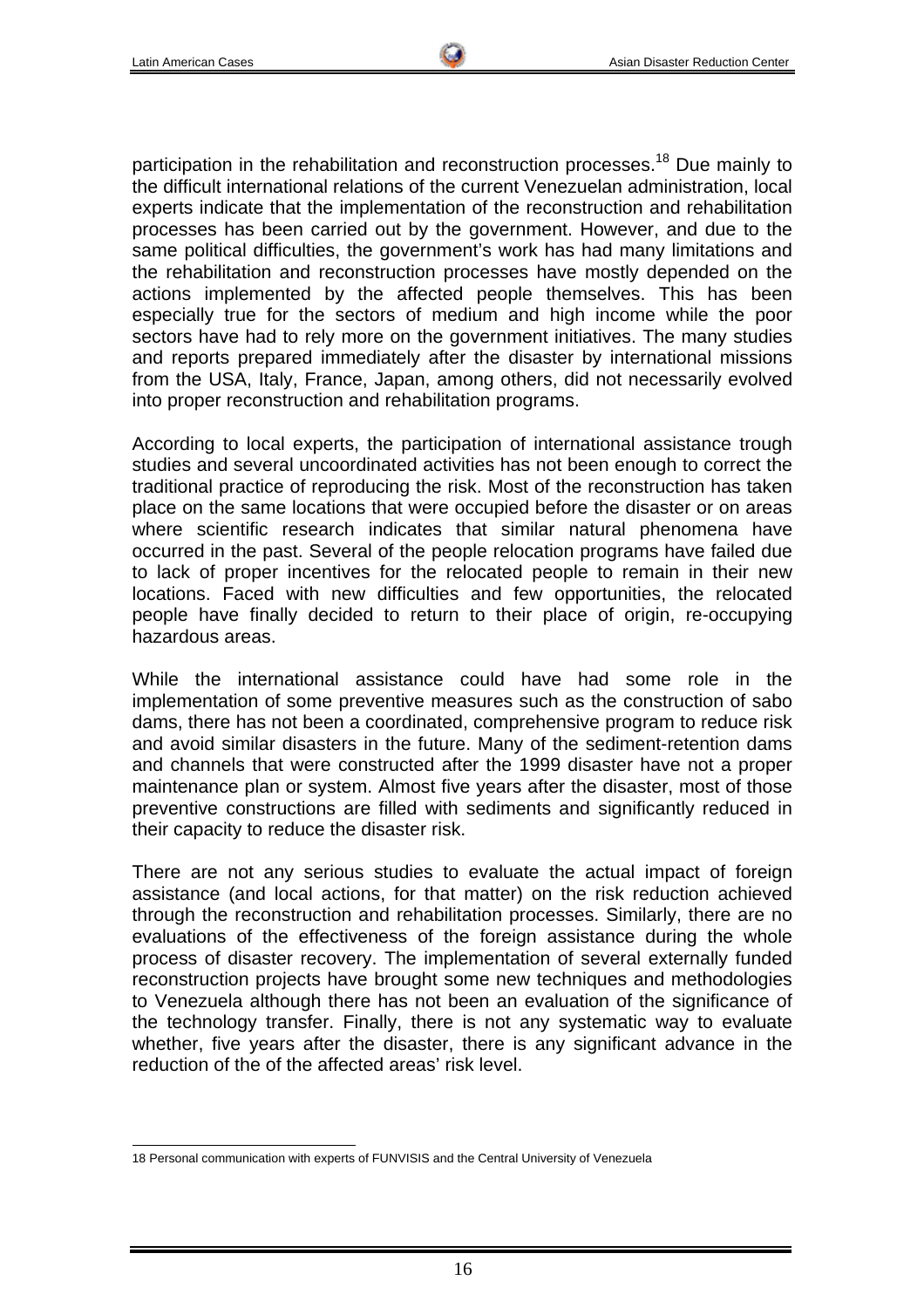### **EL SALVADOR EARTHQUAKES (13 JANUARY AND 13 FEBRUARY, 2001)**

### **Description**

In the beginning of 2001, El Salvador, the Central American country, was hit by two earthquakes. On January 13, 2001, an earthquake measuring 7.6 on the Richter scale with an epicenter just off the coast of El Salvador devastated the country. Exactly one month later, on February 13, as the people of El Salvador were still digging out of the destruction, a second earthquake measuring 6.6 struck the nation. More than 3,000 aftershocks took place during this time and afterwards including earthquakes on February 17 and February 28 that registered 5.1 and 5.6 on the Richter scale.

The damage caused to this country with just over 6 million inhabitants was enormous. Official government figures supplemented by other sources declared the following: 1,259 people killed, 8,964 injured, 149,563 houses destroyed, 185,398 houses damaged, 2,647 public schools, 24 hospitals, 28 health clinics, 2,300 kilometers of roads, and 75% of potable water systems damaged or destroyed. Overall, 1.5 million people, 25% of the population of El Salvador, suffered deep losses from the earthquakes. Damaged infrastructure left unusable by the earthquakes include 40% of hospital capacity and 30% of the nation's schools. Total economic loss is estimated at \$1.255 billion, equivalent to one-half of the annual national government budget.<sup>19</sup>

The atypical succession of earthquakes that took place in El Salvador was due to ruptures in the two plates that define the regional seismicity, the Cocos Plate and the Caribbean Plate. The largest earthquake (of January  $13<sup>th</sup>$ ) originated in the Cocos Plate whereas the second one had its origin in the Caribbean Plate. The second event was due to the movement of local faults, probably due to the subduction stresses generated by the Caribbean Plate over the Cocos Plate.

While the first earthquake affected the entire country, the one on February 13<sup>th</sup> affected a less extended area. The most important damage was observed in the Departments of La Paz, San Vicente, San Salvador, and Cuscatlán, although damage was observed (or aggravated from the one caused by the first earthquake) in neighboring Departments, too. Many buildings damaged by the first earthquake collapsed completely during the second event. Especially affected by the second earthquake was the Department of Cuscatlán, where only slight to moderate damage was observed during the January earthquake.

The second earthquake caused landslides in extensive areas along the slopes of San Vicente Volcano and part of the Balsamo Range, especially around

 19 Government of El Salvador (GOES), 2001, Recovery plan from the damage caused by the earthquakes of Jan 13th & Feb 13th, 2001, Government of El Salvador, Consultative Group Meeting, Coordinated by the Inter-American Development Bank, Madrid, Spain, March 7 th, ReliefWeb, 7 March 2001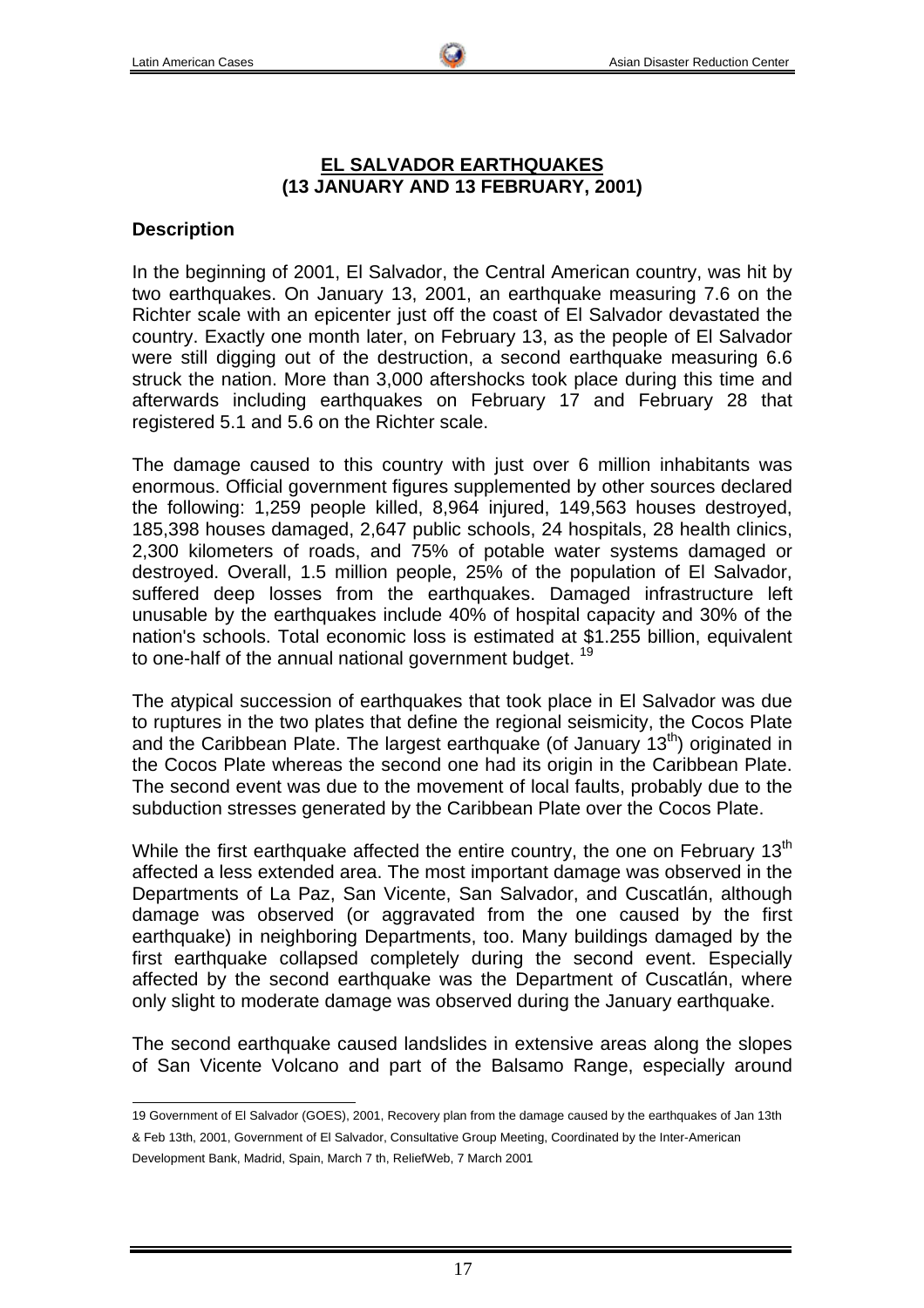Ilopango Lake and along the Jiboa River. This caused loss of agriculture landespecially dedicated to coffee production-as well as damage to roads and dwellings. Thousands of houses that had been affected by the January event collapsed and many more were destroyed in the Departments of La Paz, San Vicente, and Cuscatlán.

Damage to lifeline systems was considerable. Power supply was interrupted in the most affected areas while a water conduction line for San Salvador was broken and an entire system of wells and water purification for several communities was seriously damaged. Additionally, cultural and historical monuments were seriously affected and impact on the small- and medium-size economic activities was particularly severe. The health care and educational infrastructure suffered considerable damage as well.

Over 2,000 aftershocks and 500 landslides were reported in the week following the initial quake, causing additional damage and death. The biggest landslide was in Las Colinas, a neighborhood in Santa Tecla, in the department of La Libertad, where at least 300 homes were buried. The majority of deaths were reported here, but the greatest infrastructural damage occurred in the department of Usulután.

The January earthquake destroyed or left uninhabitable over 192,000 homes, displacing over one million people, including 340,000 people in the department of Usulutan. CISPES El Salvador representatives report that San Agustín and Berlín in the department of Usulutan, as well as Armenia in Sonsonate were leveled, or "wiped off the map." Makeshift refugee camps and tent cities were set up around the country.

Deforestation worsened the effects of the earthquakes. Environmental activists and local authorities in a town where a mountainside buried an entire neighborhood said deforestation and greed contributed to the disaster.

Long before the hill came crashing down on top of the Las Colinas neighborhood outside San Salvador, environmentalists had asked Congress and municipal officials had asked the Supreme Court to block the construction of mansions on the hillside, saying the trees there helped prevent landslides. Congress didn't respond, the Supreme Court denied the petition in 2000, and construction continued. Business boomed and several estates, complete with swimming pools and gate houses, were built above the middle-class neighborhood.<sup>20</sup>

Santa Tecla Mayor Oscar Ortiz stated that construction contributed to the landslide, and accused the constructors of putting the bottom line above human life. Hundreds of people were buried when the mountain gave way in the

 20 Alemán, Marcos, Associated Press Writer, Deforestation Worsened Quake, CISPES, "El Salvador Watch" No. 91, January-February 2001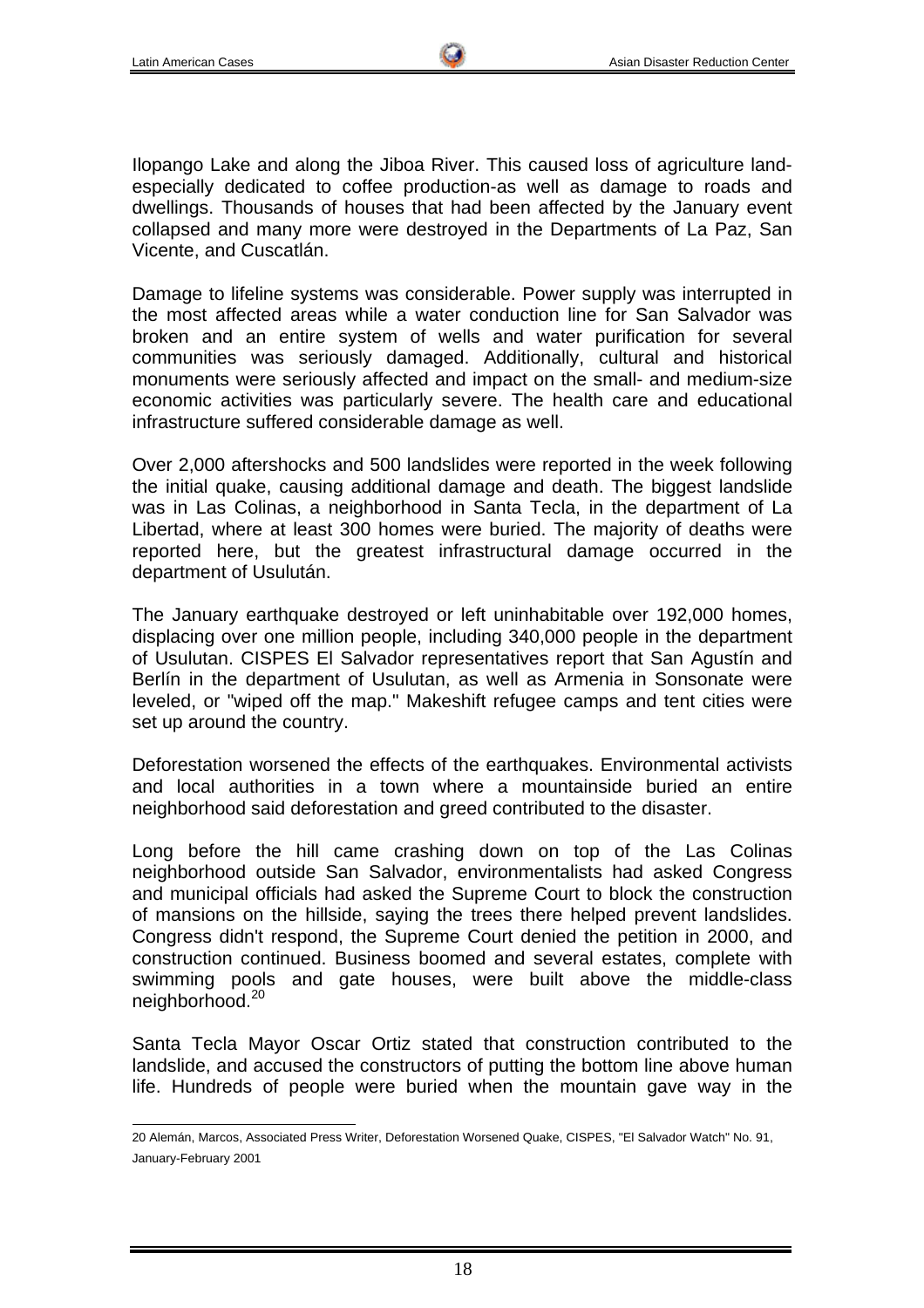magnitude-7.6 earthquake, turning the neighborhood into a lake of dirt. "This mountain range showed us just how sensitive it is," Ortiz said.<sup>21</sup>

#### **Impact on the Economy**

The 2001 earthquakes affected a total of 1,412,938 people, which is equivalent to 22% of the country's population. 967 people died or disappeared, 8,122 were injured, and 87,500 had to be taken to temporary shelters.

The housing sector was also severely affected. A total of 334,866 dwellings were damaged in some way, with 149,528 of them completely destroyed. The damaged houses represented about 24% of the total housing stock of El Salvador. The damage to residences aggravated the housing deficit existing even before the earthquakes. The pre-disaster deficit was of 555,600 hosing units.<sup>22</sup> The damage to residences was especially severe in the Departments of La Paz, San Vicente, and Usulután, moderate in Sonsonate, La Libertad, and Cuscatlán, and minor in Ahuachapán and San Miguel.

The health sector suffered from the impact of the 2001 earthquakes. Twentyone hospitals were destroyed or damaged (86% of the nation's total) and 131 health centers were affected (42% of the total). In spite of this level of damage, the health sector was able to respond immediately to the emergency implementing several preventive activities that avoided the occurrence of epidemics or new diseases.

The education and culture sector suffered from important damage to the infrastructure, facilities, and historic capital. In total, 397 school buildings were affected (7% of the nation's total), 7 sport centers were destroyed, and more than 120 churches were damaged or destroyed.

Similarly, the productive sectors of Agriculture, Fishery, Industry, Commerce, and Services suffered considerable damage that affected the entire Salvadoran economy. The damage to the infrastructure affected the power supply system at the urban, inter-urban, and rural levels. The water supply system was also badly damaged and water had to be distributed in tank trucks and other means. Damage to the Pan-American Highway interrupted the national and international commerce and caused an increase in costs due to the use of alternate, longer transportation routes.

The economic losses caused by the 2001 earthquakes amounted to US\$ 1,604 million, two thirds of which correspond to damage to private property. Considering the main economic sectors, the distribution of the losses is as

21 Idem

<sup>22</sup> Jovel, Roberto, Economic, Social, and Environmental Impacts of the El Salvador Earthquakes, Lessons from the 2001 El Salvador Earthquakes, EIRD-PAHO Publication, July, 2001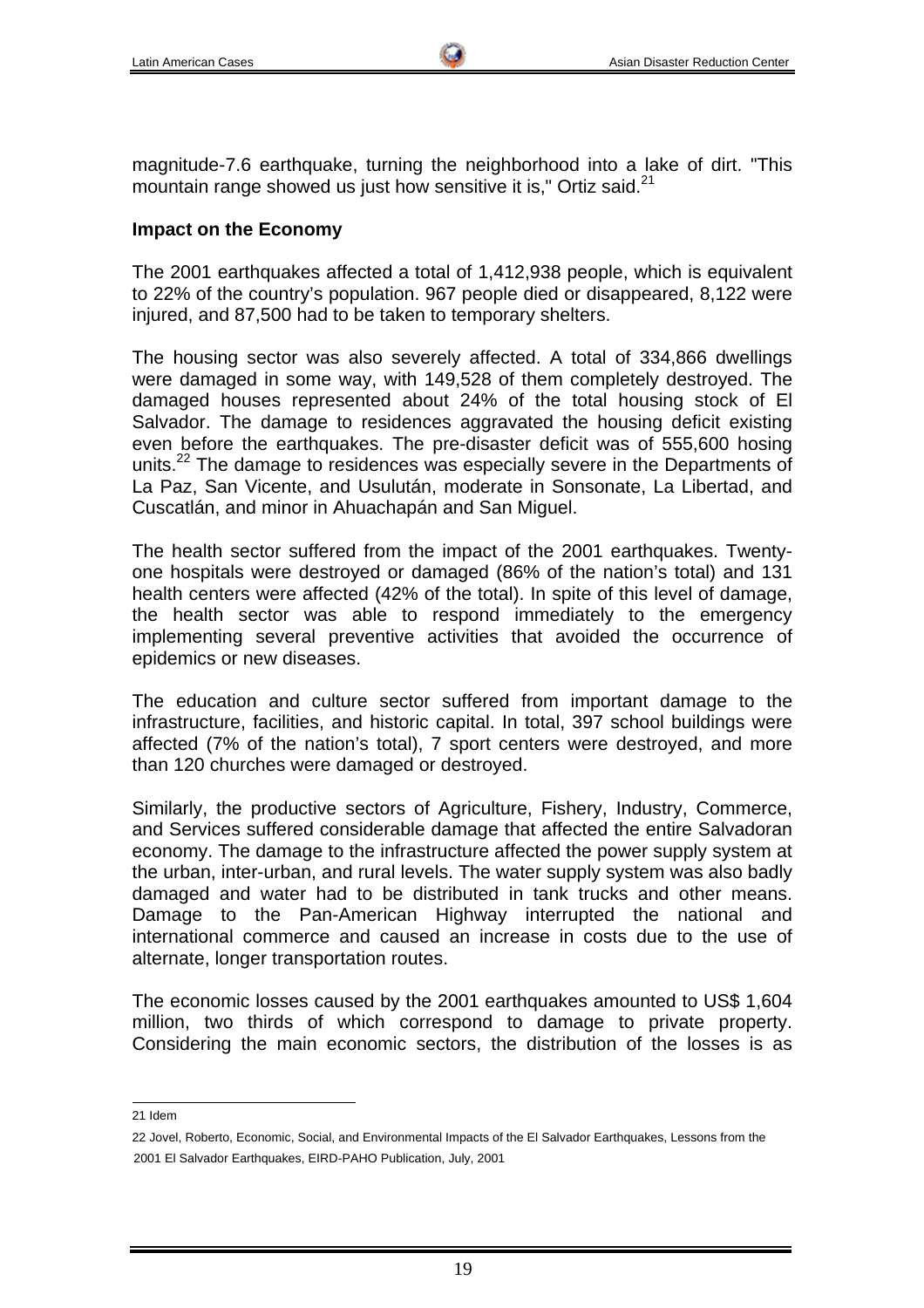follows: Social Sectors 39%, Infrastructure 29%, Productive Sectors 21%, Environmental Impact 6%, and Others 5%.

The impact on the nation's economy was very significant. The total losses were equivalent to 12% of the GDP and to 40% of the country's total exports. The impact on the employment levels was also important. A total of 46,156 jobs were lost distributed in the following way: 32,540 in the small and medium-size businesses, 8,900 in the coffee industry, and 4,716 in other agricultural activities. This loss of jobs increased the social problems in El Salvador and aggravated the poverty levels already found before the earthquakes.

The earthquakes not only brought economic activity to a standstill in earthquake areas (one in ten micro and small businesses nationally suffered severe damage) but also exposed weaknesses in the country's national disaster management response capability, the lack of disaster mitigation and land use planning at municipal levels, and the need for improvements within the Government of El Salvador (GOES) in the areas of seismic and volcanic monitoring

#### **Emergency response activities**

A state of national emergency was decreed and an appeal for international assistance announced a few hours after the earthquake. The National Emergency Committee (COEN in Spanish) immediately activated the Emergency Operations Center. COEN concentrated its efforts on the most affected regions, focusing on search and rescue operations, salvage, evacuation, establishment of provisional shelters, provision of medical attention, security measures and rehabilitation of services. The overriding goal was to minimize the loss of lives and quickly respond to emergency needs.

The response by the Salvadoran authorities and organizations had serious limitations. Even though El Salvador is on a major fault line and has a history of earthquakes (a 7.5 quake in 1986 left 1,000 dead), the country had no national emergency plan. There were no search-and-rescue teams, recovery dogs, or special equipment. In these earthquakes, the official rescue operation began only when international teams arrived from Mexico, Colombia, Venezuela, and Spain. $23$ 

In response to this disaster, President Flores established the "National Solidarity Committee" (CNS) to coordinate relief and reconstruction efforts and put Mr. Roberto Murray Meza, a prominent businessman, in charge. The CNS was composed almost entirely of ARENA (the official political party) members and private business people who are members of the National Association of Private Enterprise (ANEP).

 23 CISPES, "El Salvador Watch" No. 91, January-February 2001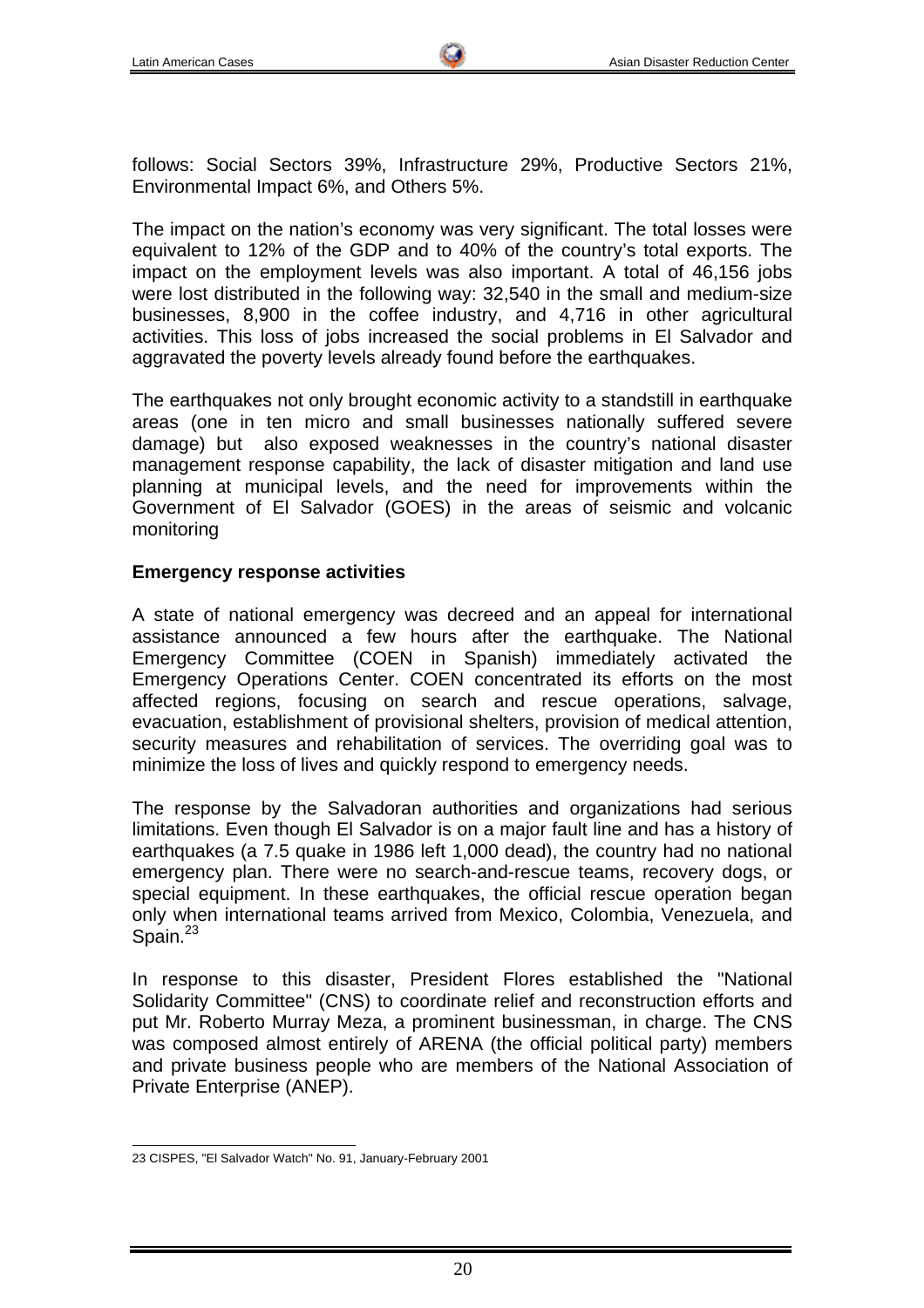Unfortunately, politics and old resentments played a role in the response activities. Many of the hardest hit areas were municipalities governed by the FMLN (the opposition party) and received little aid because of their political affiliation. The Municipality of Santa Tecla, one of the most affected by the earthquakes and the place where the largest number of lives was lost, was an example. Santa Tecla municipal spokesperson, David Hernández said, "We don't know what [the central government] is doing, whether it's out of negligence or incapacity, but the need here is immense and they have sent neither food nor medicines." During the first days after the disaster, the only aid reaching the 12,000 people in El Cafetalón refugee camp came from direct donations from non-governmental organizations (NGO's). The first official aid shipment to Santiago Nonualco was comprised of two mattresses, one pound of spaghetti, three pounds of salt, and one high-heeled, silver shoe $^{24}$ 

The national response included the deployment of 600 troops for search and rescue activities, the provision of 54 new temporary shelters in which some 12,000 people were accommodated, and the establishment of a reception center for humanitarian flights at the Comalapa's Air Base. The reception center was under the responsibility of the National Emergency Committee (COEN) and the Ministry of Foreign Affairs.

The international response included the UNDAC team making continued assessment of damage and needs, and an FAO assessment of damage to the agricultural sector. The Pan-American Health Organization (PAHO) launched an additional appeal seeking USD 5.6 million for medical equipment, epidemiological surveillance and rehabilitation, and provided medical equipment and supplies to hospitals in the affected areas. Engineering and sanitation teams were also deployed to assess quality of water in the worst affected rural areas. UNICEF worked with the National Administration for Water Distribution (ANDA), the armed forces and Swedish Cooperation, on safe drinking water production, using water equipment systems provided by Norway.

The World Food Program (WFP), together with the Salvadorian Red Cross, distributed 1,000 family food rations for two weeks in the three most affected communities, and WFP requested US\$ 3 million to finance this rapid response. UNICEF donated medical supplies and distributed kitchen utensils, shovels and pick axes. ECHO announced a further contribution of between Euro 5 and 8 million for emergency relief operations, and other contributions included airlifts and assistance in kind from Mexico, Spain, Venezuela and the Dominican Republic.

The International Federation of the Red Cross (IFRC) launched an increased appeal totaling CHF 7,645,698 reflecting a doubling of the beneficiaries to 11,600 vulnerable families. The appeal included the support and resettlement of the displaced and homeless, the prevention of the outbreak of diseases, health,

 24 CISPES, "El Salvador Watch" No. 91, January-February 2001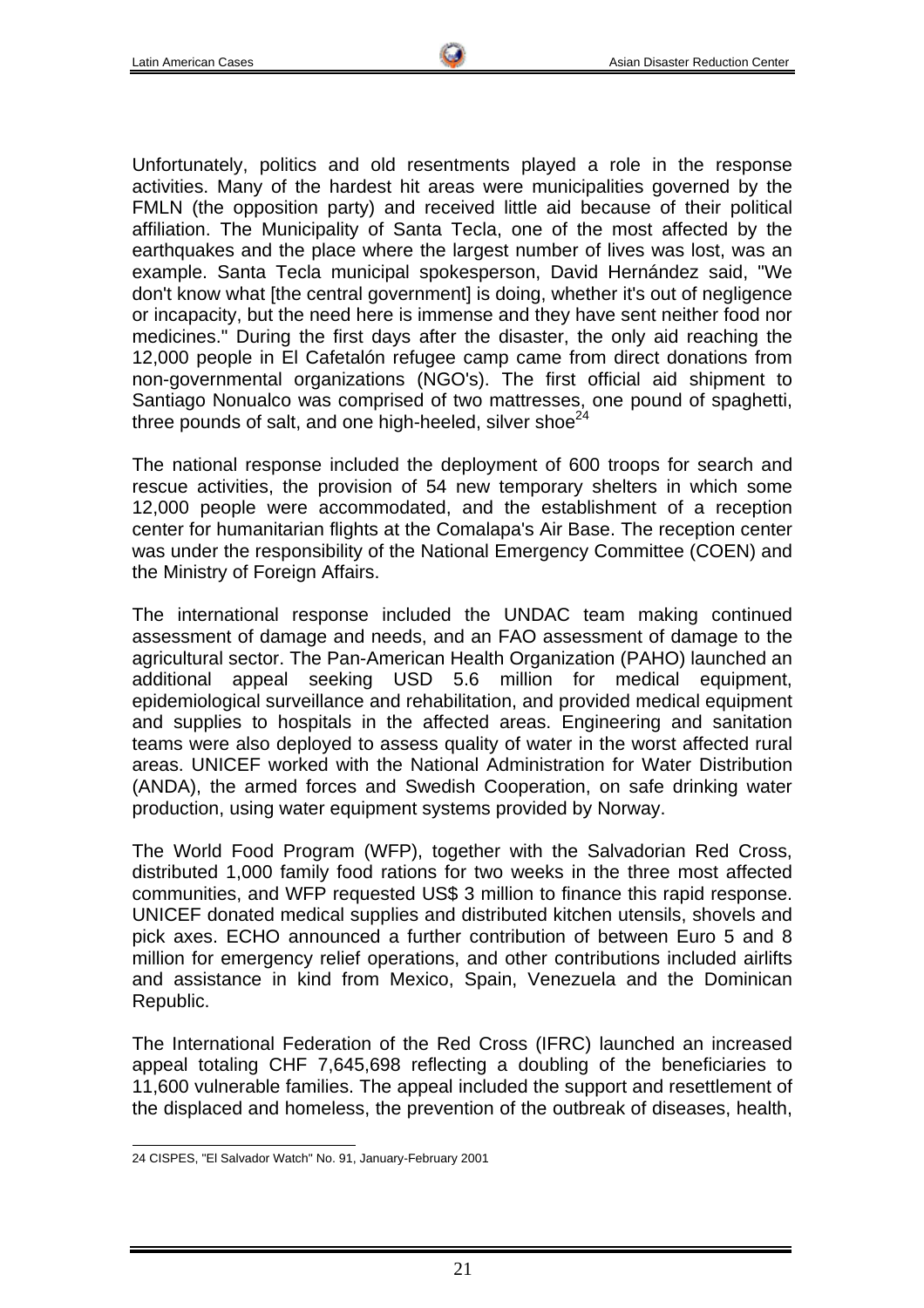disaster preparedness and branch development. Other aid agencies which worked in the region include Save the Children Fund, Oxfam, Action Aid, and CARE International, SCIAF, and Plan International.<sup>25</sup>

The United States Government responded with over \$20 million in emergency relief assistance, including \$12.8 million from the USAID Office of Foreign Disaster Assistance (OFDA).<sup>26</sup>

In partnership with six U.S. NGOs, USAID provided nearly \$7.5 million for the construction of emergency shelters for 23,000 poor families, 33 temporary schools, and 12 temporary health facilities. The emergency shelters were in place prior to the onset of the rainy season that began in May. Nearly \$5 million in emergency supplies and commodities were provided, including rice, beans, water tanks, water jugs, mattresses and blankets. In all, 1,750 metric tons of food were delivered.

The U.S. Military donated, transported and installed a mobile hospital at the site of the badly damaged San Rafael Hospital in Santa Tecla at a cost of more than \$7 million, and conducted medical readiness exercises. In addition, the US Military provided transportation for personnel and supplies, including helicopter support, for a total cost of \$850,000.<sup>27</sup>

The United States Geological Survey provided technical assistance to monitor seismic and volcanic activity and evaluate risk zones.

### **Recovery/ Reconstruction activities**

By mid-2001, the reconstruction process had started although with mixed results. The Salvadoran government finished its crash program to build temporary housing, and claimed that 218,000 temporary homes, mostly of roofing tin, had been built by the Salvadoran army, the FISDL (the governmental Fund for Social Investment), and various NGO's. However, the construction of more permanent housing remained slow.<sup>28</sup>

The Ministry of Education (MINED) had raised its estimate of damages to the schools to \$US 100 million. However, close inspections of schools have revealed many problems that were not caused by the earthquakes. MINED reimbursed repair funds to some of the 1500 schools that were moderately damaged, and that paid for repairs out of their operating funds. Also, MINED started a bid process with private construction companies to fix some of the

27 USAID-El Salvador, Emergency Operations: US Government Response, USAID Website

 25 Department for International Development, Second El Salvador Earthquake: Situation Update 23 Feb 2001, ReliefWeb

<sup>26</sup> USAID-El Salvador, Emergency Operations: US Government Response, USAID Website

<sup>28</sup> ECONOMIST. "Rebuilding El Salvador: Homeless and Increasingly Hopeless (19 Jul 2001). URL:

www.economist.com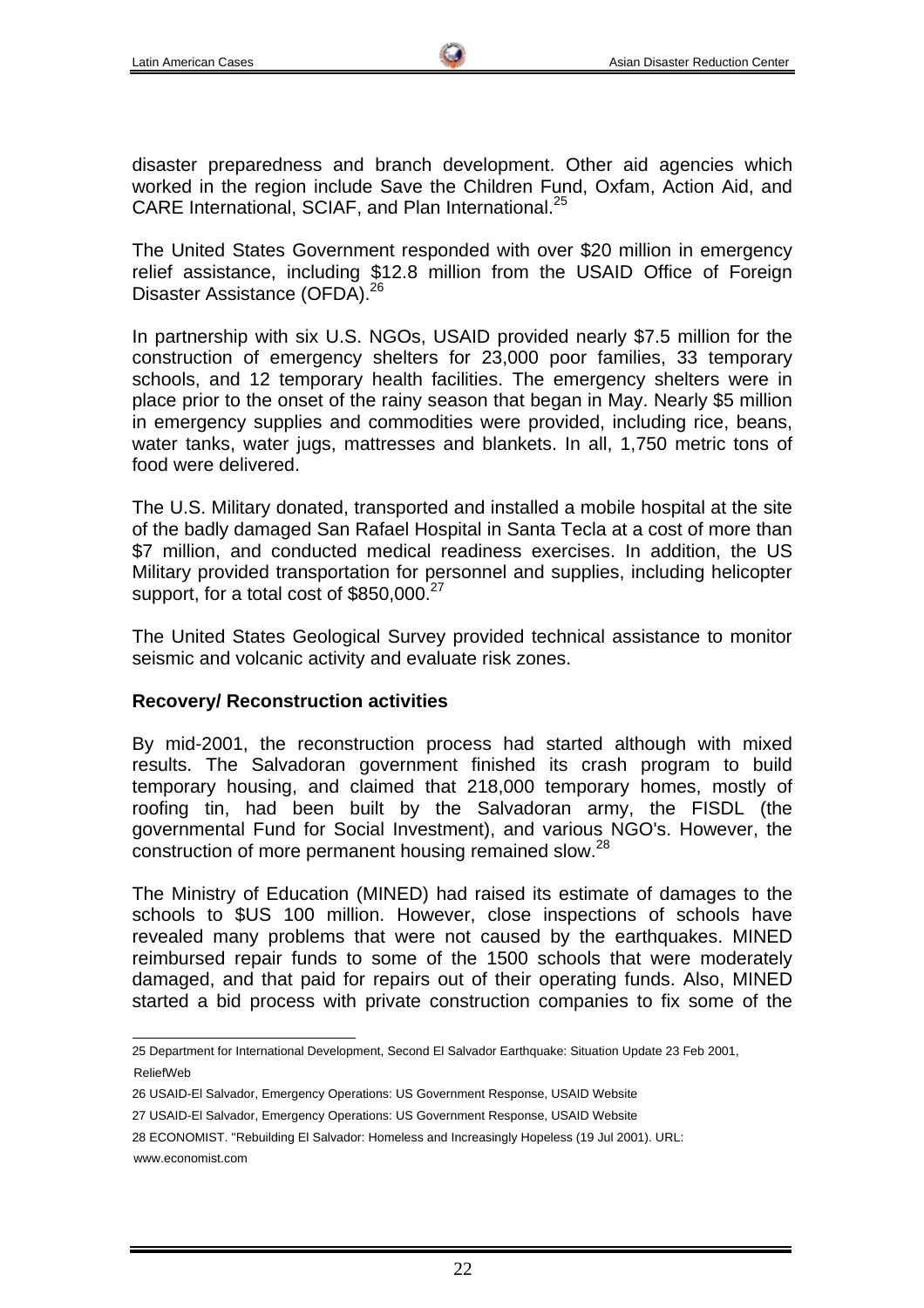more serious damages and, on June 1, 2001. announced that 40 schools would be demolished.

The Vice-Ministry of Housing had identified 106,000 families who lost their homes to the earthquakes and did not have the capacity to pay for new permanent homes. However, the Vice-Ministry only had a loan to pay for 26,000 homes, of which, about 17,000 would be built on the same site where the old home was, and the remainder would be built in the "New Organized Settlements." The money for these homes came from a \$US 70 million loan from the Inter-American Development Bank.

USAID/El Salvador reconstruction assistance focused on the revitalization of social infrastructure for the rural poor, including: housing, schools, child care centers, public health infrastructure, and potable water and sanitation systems. The USAID/El Salvador reconstruction program included the following activities:

- Construction of 26,000 permanent houses, providing shelter to 130,000 people.
- Reconstruction and re-equipping of up to 49 schools, providing classrooms for approximately 15,500 students.
- Reconstruction and repair of 30 childcare centers, directly benefiting 1,800 families.
- Reconstruction of 5 Ministry of Health clinics; construction of a health facility by a USNGO expected to treat up to 78,000 patients annually, and repair of the national prosthetics center, FUNTER.
- Operation of the San Rafael Mobile Unit Self-Contained Transportable (MUST) Hospital, expected to treat 6,462 patients annually and perform 1,460 surgeries per year for 2 years.
- Provision of equipment and supplies to 1,660 community health workers who suffered losses from the earthquakes.
- Friends of Americas mobile clinic, operating in three Departments (La Paz, Cuscatlán and San Vicente), and providing basic health care services to 11,000 patients annually.
- Provision of potable water to 120,000 beneficiaries through rehabilitated or reconstructed water systems, and the construction/rehabilitation of 27,000 latrines benefiting a total of 162,000 beneficiaries.

On March 2, U.S. President George Bush met with El Salvador's President Flores and announced the USG pledge of \$52 million in post-earthquake reconstruction assistance to El Salvador for FY 2001. This funding was channeled through USAID/San Salvador.

USAID's Office of Food for Peace (USAID/FFP) contributed 1,750 MT of emergency food commodities valued at \$917,700 to WFP to replenish the stocks it distributed to the victims of the January 13 and February 13 earthquakes. USAID's Office of Transition Initiatives (USAID/OTI) provided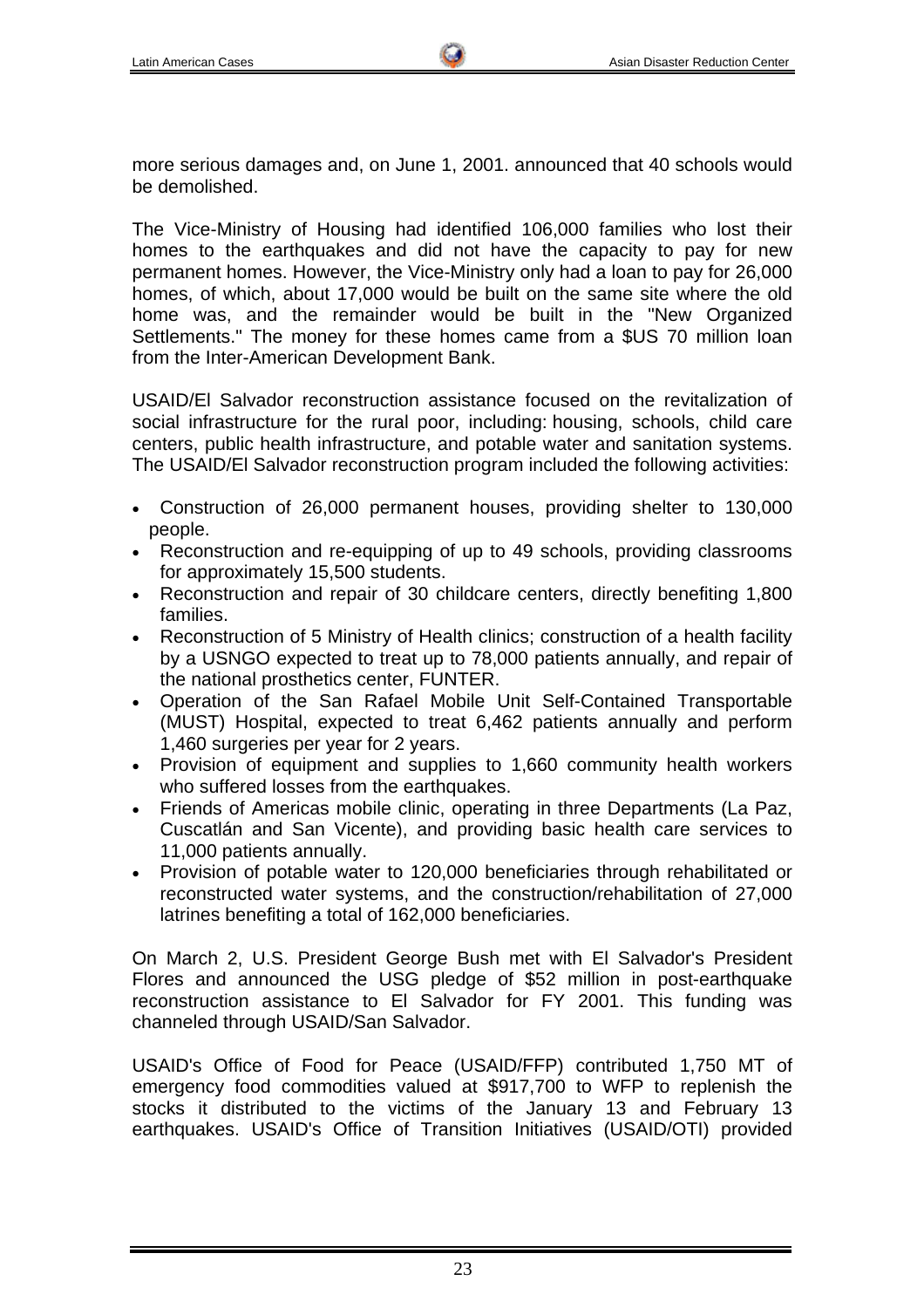USAID/San Salvador with \$2 million to be used by the NGO CARE to support housing reconstruction in the hardest hit areas of the country.<sup>29</sup>

The Government of Canada provided \$805,000 to PAHO/WHO, IFRC, and NGOs for emergency assistance and approximately \$2.7 million in relief and reconstruction assistance to the Government of El Salvador. Approximately \$645,000 of the funding was to be used to support rehabilitation efforts such as the reconstruction of houses, repairs to schools and potable water systems, and healthcare services in the earthquake-affected areas.  $30$ 

The Government of Spain sent relief supplies, four doctors, and five search and rescue experts to El Salvador and offered to loan \$36 million for relief efforts. The Government of Japan gave approximately \$2.1 million to the Government of El Salvador for the procurement of materials to construct 10,000 units of prefabricated housing, and about \$345,000 to the Japanese Red Cross for emergency shelter.<sup>31</sup>

The European Commission Humanitarian Aid Office (ECHO) provided approximately \$7.3 million in response to the February earthquake, bringing its total earthquake contribution to more than \$9.1 million. ECHO channeled the funds through several partner NGOs and other international organizations. Almost half of the funding was used to provide temporary emergency shelters and the remainder for health, water, and sanitation interventions. $3$ 

In spite of all the generous assistance from the international community, the reconstruction and rehabilitation process has not been as effective as it would have been desired. For example, although over 200,000 temporary shelters were erected shortly after the earthquakes, the construction of more permanent housing has remained slow until now. Of the 335,000 homes that were destroyed or damaged, only 32,000 replacement homes had been provided by the government as of early 2002 and much of that reconstruction was in areas prone to landslides.<sup>33</sup> 34

By the end of April 2002 only an estimated half of all families who lost their housing in the earthquakes were living in proper housing, the other half remained in a "vulnerable condition" in temporary metal or plastic shelters referred to as "microwaves" because of how rapidly they heat in the sun; overall there remained a "significant shortage of housing throughout the country".<sup>35</sup>

 29 USAID, El Salvador Earthquakes: Final Fact Sheet (FY 2001), ReliefWeb

<sup>30</sup> Idem

<sup>31</sup> Idem

<sup>32</sup> Idem

<sup>33</sup> Inter Press Service (IPS). Muñoz, Néfer. "El Salvador: The Scars Left by the Earthquakes" (28 January 2002)

<sup>34</sup> ECONOMIST. "Rebuilding El Salvador: Homeless and Increasingly Hopeless" 19 July, 2001

<sup>35</sup> World Food Program (WFP). "ODM-WFP Emergency Situation Report on Latin America & the Caribbean" (08 May 2002), published by ReliefWeb, URL: www.reliefweb.int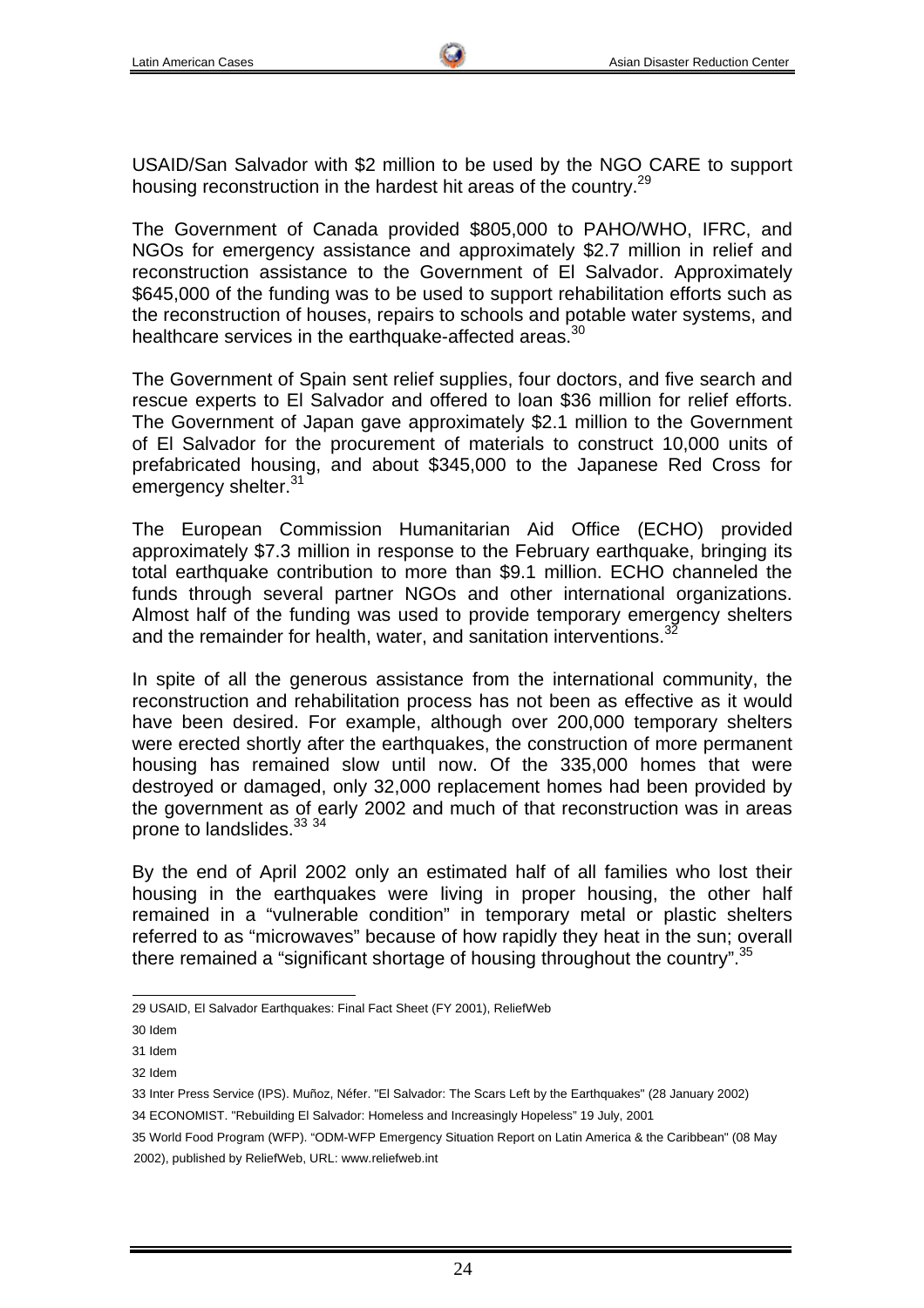To compound the problem, Salvadoran officials estimated that 70 percent of families without adequate housing might have to remain in temporary shelters because they lacked proper title to their destroyed homes, without which international relief agencies would not replace them.

By the beginning of 2002 there had been little reconstruction in the health sector, the seven most damaged hospitals were described by health officials as still in "a critical state," and work on rebuilding smaller healthcare facilities had only begun. A World Bank loan intended to partially address this problem was announced in December 2001 when health care was still being provided from tents and trailers.<sup>36</sup> Most major highways had been repaired but local roads still needed work as of September 2001.

The economic situation has greatly deteriorated in El Salvador. Economic losses that finally reached almost 15% of the GDP caused that, according to the UN Development Program, 51 percent of the population now lives below the poverty line, a proportion nearly four percentage points higher than in 1999 and considered to be due to the quakes.<sup>37</sup> In 2002, more than 200 Salvadorans were reported to be emigrating every day due to poverty.

Following the earthquakes, a drought left at least 35,000 subsistence farming families destitute, affecting some 318,000 people, mainly in the eastern portion of the country, causing damage of about \$189 million, with the situation exacerbated by food stocks already depleted following the earthquakes.<sup>38</sup> 39 In April 2002 up to 200,000 people were still threatened by "food insecurity," with the next harvest not until August and prospects for subsistence substantially worsened by lack of wage labor due the collapsing coffee industry.<sup>40</sup> (EFE 24) Apr 2002, WFP 12 Feb 2002).

 36 LA PRENSA GRAFICA. Rivas, Ena. "Hospitales Necesitan \$310 Millones" (San Salvador: 13 Jan 2002).

<sup>37</sup> Inter Press Service (IPS). Muñoz, Néfer. "Development – El Salvador: A Forgotten Country" (San Jose, Costa Rica: 2 Apr 2002)

<sup>38</sup> International Federation of the Red Cross (IFRC). "For Some Farmers in El Salvador Drought Was 'The Last Straw'" (26 Feb 2002), published by ReliefWeb

<sup>39</sup> UN Office for the Coordination of Humanitarian Affairs (OCHA). "Central America – Drought 2002 OCHA Situation Report No. 1" (5 Apr 2002), published by ReliefWeb

<sup>40</sup> World Food Program (WFP). "ODM-WFP Emergency Situation Report on Latin America & the Caribbean" (12 Feb 2002), published by ReliefWeb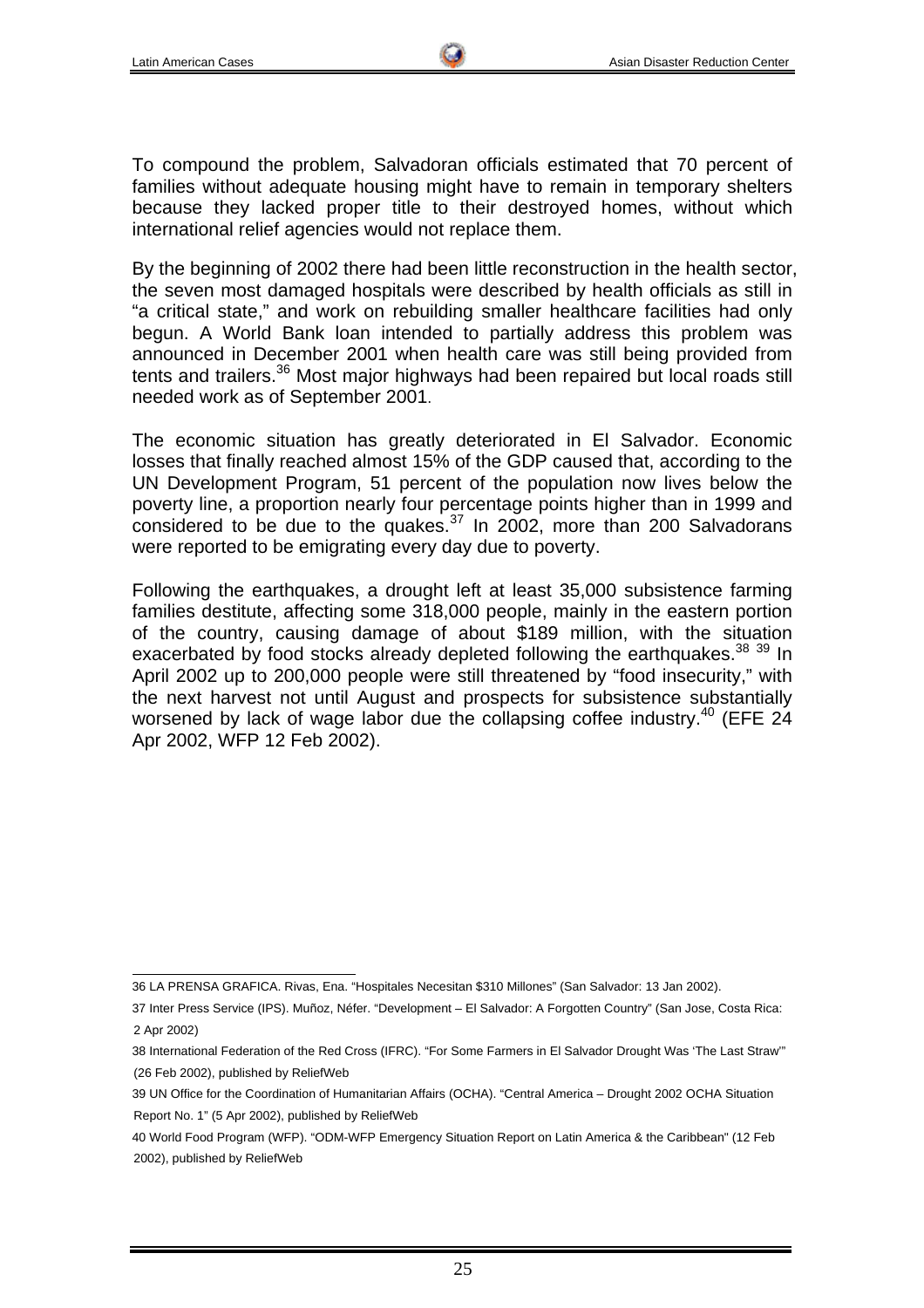## **INCREASING FFECTIVENESS OF INTERNATIONAL COOPERATION IN THE PROCESS OF REDUCING NATURAL DISASTER RISK**

### **1) Shift emphasis of cooperation from emergency response and relief to disaster prevention and risk reduction.**

As in most of the natural catastrophes affecting developing countries, the sample cases presented in this report demonstrate that international cooperation was quick, generous, and effective in responding to the emergency and providing relief. However, the reconstruction and rehabilitation processes have been much less effective and participative. In most cases, after a few months of frantic activity following a disaster, the international presence diminishes significantly, its interest attracted, perhaps, by a new disaster happening somewhere else. International cooperation should be more active and effective in the implementation of long-term risk reduction and disaster mitigation processes that would stop the disasters from happening in the first place. That is the most rational, cost effective way for the international community to deal with natural disasters in the developing world.

## **2) Move from the implementation of projects to the establishment of longterm processes**

Most of the international cooperation is now being implemented through shortterm (2-3 years in the best cases) projects. The existing risk, however, is the result of decades or centuries of unplanned growth and risk creation and, therefore, cannot be realistically reduced by short lived efforts. Long-term, selfsustainable risk reduction process should be established that have local support and the participation of the entire community. Long-term goals should be defined and the necessary financial, legal, political, and social conditions should be prepared to ensure an effective reduction of risk.

## **3) Decentralize the procedures**

Currently, most of the cooperation provided by international organizations is canalized through central governments. This generates several problems. First, all the international assistance (millions of dollars in most of the cases) is totally controlled by a small group of government officials with enough authority to avoid domestic control. This results in lack of transparency, arbitrary management of the available funds, and plain waste of resources. Secondly, most of the officials in the central government are not in direct contact with the realities of the affected areas nor they respond directly to the affected people. This causes that the actual needs of the affected areas are not properly or opportunely attended. There should be a process of decentralization in which local authorities, the ones in direct contact with their constituencies have direct contact with and access to international cooperation programs.